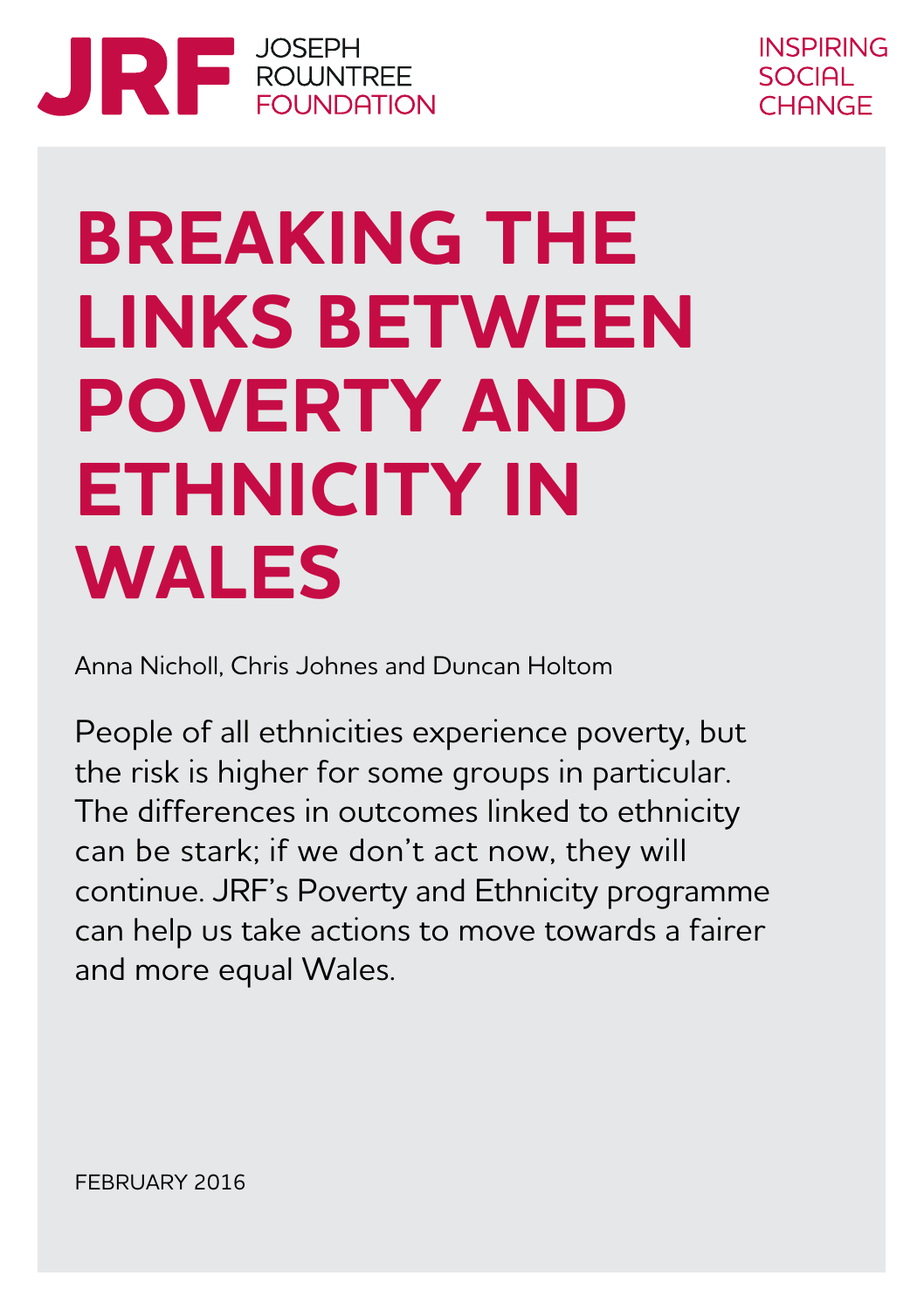# **Background**

JRF operates a major, UK-wide Poverty and Ethnicity programme that seeks to increase understanding of the relationship between poverty and ethnicity. It aims to use its findings to develop more effective ways of tackling poverty across all ethnic groups.

This *Viewpoint* draws on a series of qualitative and quantitative research projects commissioned through the programme, exploring:

- **•** poverty and ethnicity in Wales;
- **•** employer behaviour and workplace culture;
- **•** places and local labour markets;
- **•** caring and earning;
- **•** social networks;
- **•** poverty through the recession;
- **•** occupational and residential patterns; and
- **•** employment projections for 2020.

The *Viewpoint* also draws on other relevant research. It considers the particular context in Wales, both in terms of the experience of different ethnic groups, and policy and practice.

An Advisory Board has provided a richer understanding of evidence and experience in Wales. Its discussions have shaped the focus of our recommendations.

All publications commissioned as part of the Poverty and Ethnicity programme are available on JRF's website at: www.jrf.org.uk/topic/poverty-and-ethnicity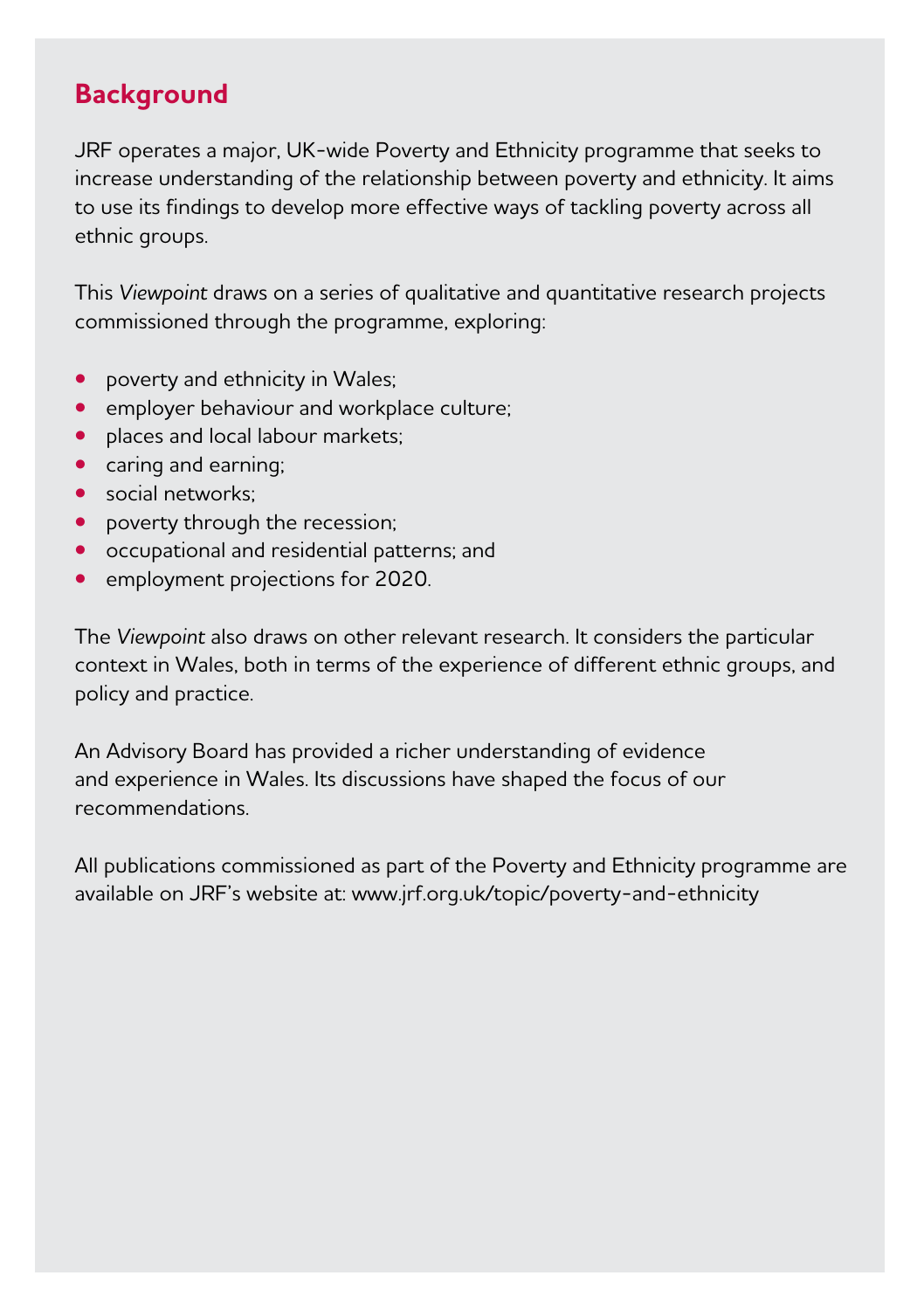#### **Key points**

- **•** There are clear links between poverty and ethnicity in Wales. This is not a new phenomenon, and current predictions are that these links will continue for decades to come.
- **•** This is something we can change a closer look at the UK data shows clear variations across time and place. It is a diverse picture, both between and within ethnic groups. This shows that different contexts can reduce or increase poverty linked to ethnicity.
- **•** The *Viewpoint* argues for five key approaches to guide future action:
	- engage;
	- integrate;
	- intervene early and prevent;
	- shape workplace and labour market activity; and
	- demand and use evidence.
- **•** The approaches align with new requirements under the Wellbeing of Future Generations Act. Building on the research findings, public bodies can build actions to break the links between poverty and ethnicity into the delivery of the Act.
- **•** For real change, employers, businesses, third-sector groups, trade unions and citizens also need to consider how these approaches can be put into practice most effectively in their own context.
- **•** Tackling poverty and reducing ethnic inequalities are not new aspirations. Breaking the links between poverty and ethnicity will demand leadership and innovation. We need to find different ways of doing things. This requires better evidence, more effective ways of sharing learning, and the flexibility to respond quickly.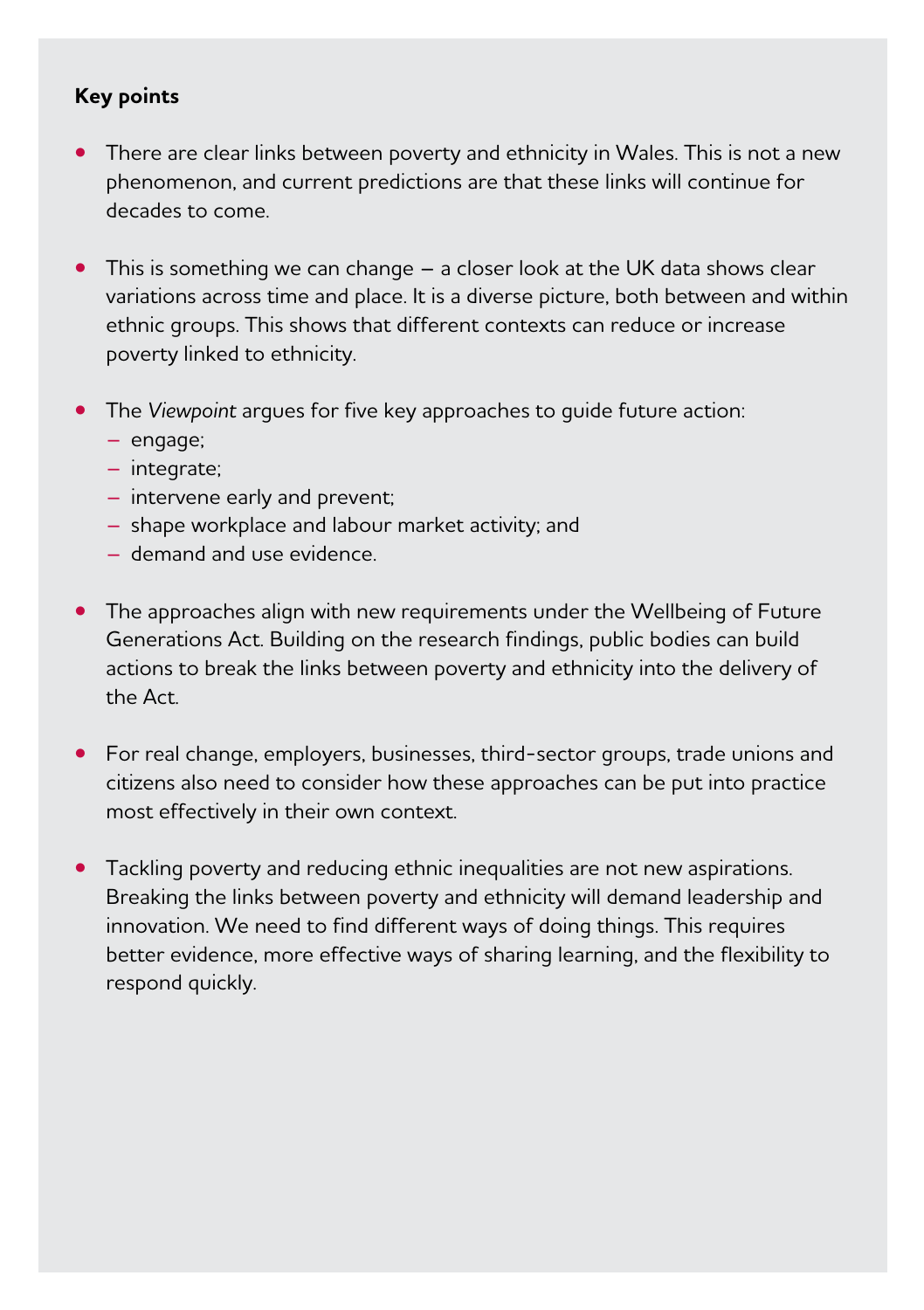## **Introduction**

There are stark inequalities linked to ethnicity. This is not just about income, but about access to the skills, knowledge and opportunities that enable people to move out of poverty, and to the services and support that can help to prevent poverty and assist people in coping with it.

We explore the links by looking at access to financial resources (pockets), capacity to avoid and escape poverty (prospects), services and support (prevention), and the places where we live and work (place).

A range of influences makes it more likely that people from particular ethnic groups will experience poverty. The continued negative influence of racism and discrimination runs through all the research reports.

The research also reveals other factors that cause links between poverty and ethnicity, some of which are surprising. These include clustering in low-paid jobs and sectors, knowledge of the labour market and services, migration history, gender norms and social networks.

Not all the causes are clear, but some are, allowing us to take action to address them. Solutions do not need to be difficult or expensive. On the contrary, many can be straightforward and provide clear cost savings.

Breaking the links between poverty and ethnicity would significantly improve the outcomes of some of the poorest citizens in Wales.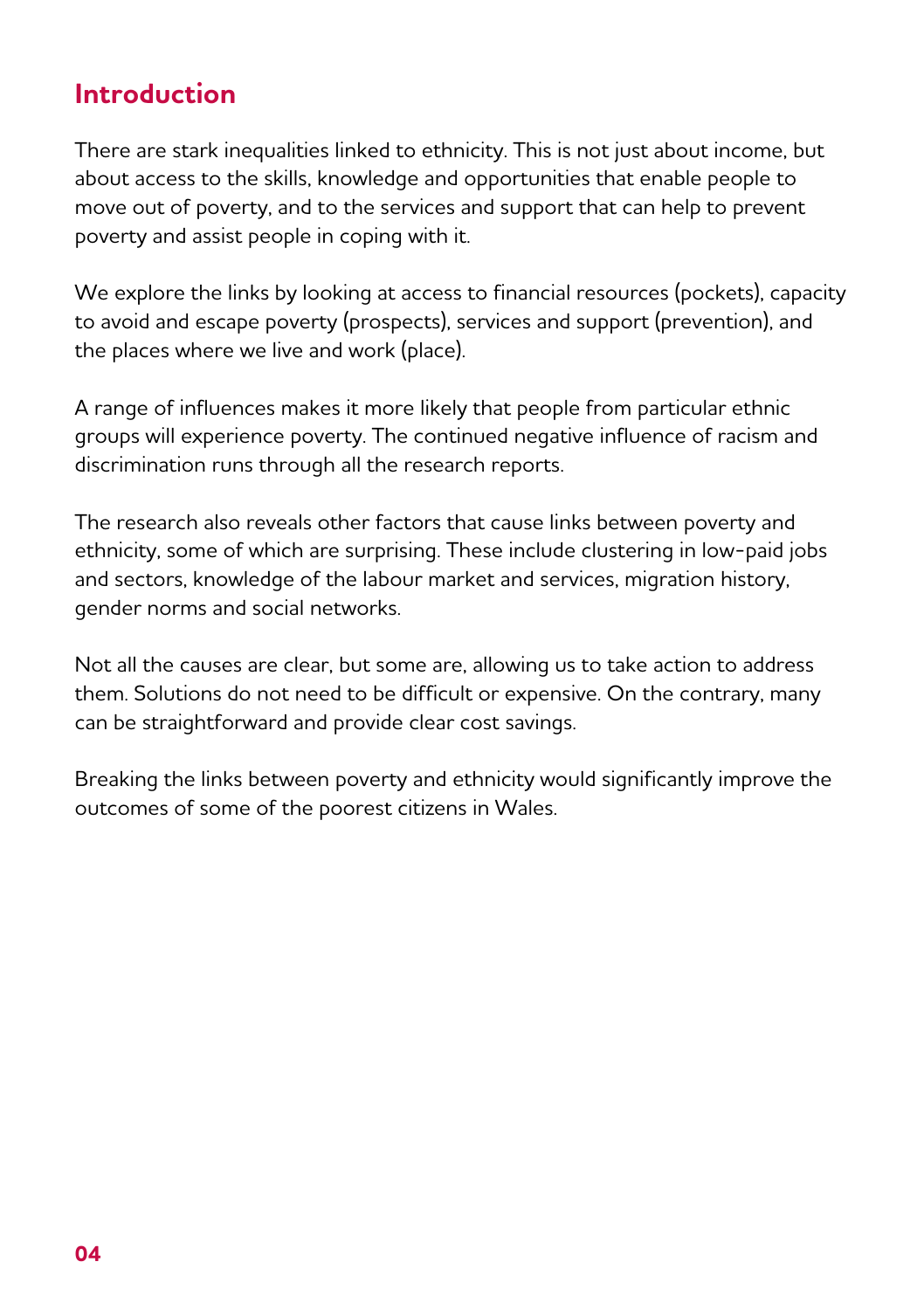# **The context in Wales**

#### **Ethnicity**

Wales is one of the least ethnically diverse parts of the UK, and this is likely to continue in future (Owen *et al.,* 2015). In 2011 the population of Wales was 96% White, a higher percentage than any of the regions in England.

Over half the ethnic minority population in Wales is Asian or Asian British (2.3% of total population; Blighe and Taylor, 2014). Within this, the largest group is Indian (0.6%), followed by Chinese and Bangladeshi. Some 2% of the population is White, but not of British or Irish origin. Mixed ethnicity accounts for 1%. The Black or Black British group makes up just 0.6% of the population.



**Figure 1: Ethnic groups in Wales**

*Source: 2011 Census, Ethnic group, local authority England and Wales, Office for National Statistics*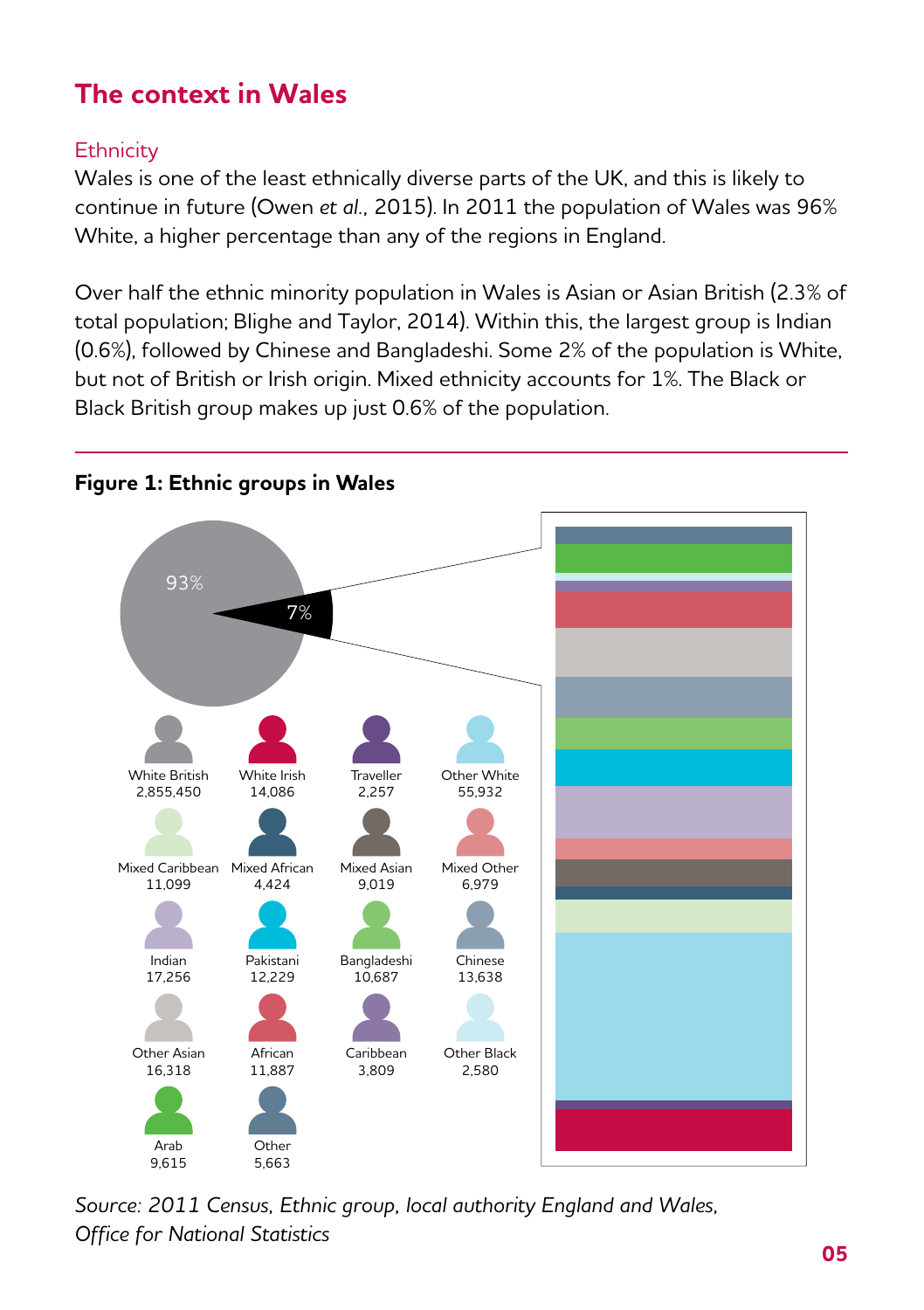The relatively small numbers in the ethnic minority populations make it difficult to draw reliable comparisons by specific ethnic group in many areas (i.e. Indian as opposed to Asian or Asian British; see Wales Institute of Social and Economic Research, Data and Methods (WISERD), 2011).

The ethnic minority population is spread across the whole of Wales, but most ethnic minority people live in Cardiff, Newport and Swansea. Some city neighbourhoods have high concentrations of ethnic minority residents (Jivraj, 2013). Over 60% of residents in one Cardiff neighbourhood are non-White (ONS, 2015).



**Figure 2: Where people from ethnic minority groups live, by local authority**

*Source: 2011 Census, Ethnic group, local authority England and Wales, Office for National Statistics*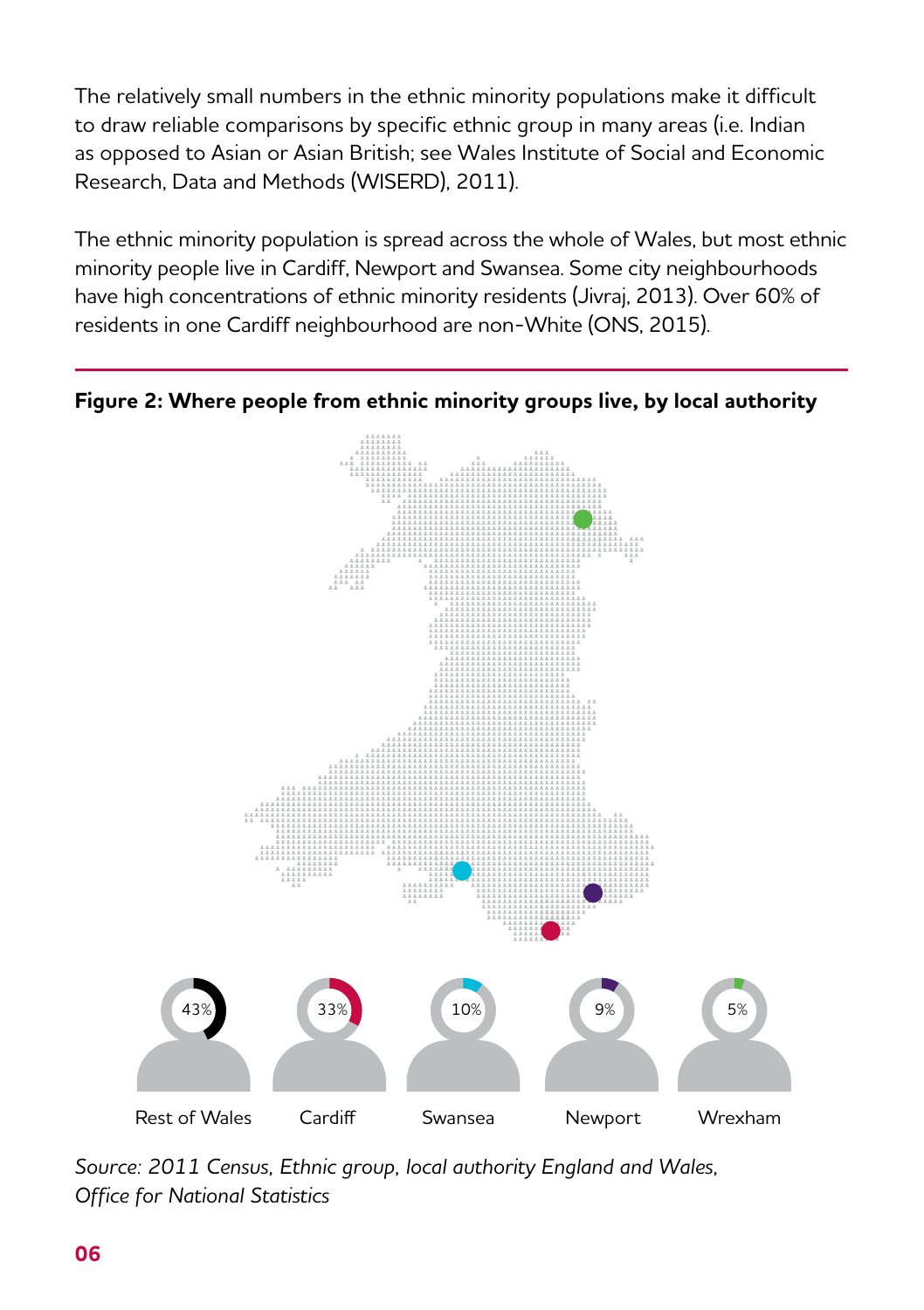#### Poverty

Wales is one of the poorest parts of the UK. In the three years to 2013/14, 23% of the population was in poverty (Tinson and MacInnes, 2015).

The proportion of ethnic minority people in poverty is higher than that of the majority White population (WISERD, 2011). The incidence of poverty in the Asian group is estimated to be twice that of the White majority *(Ibid.)*. Bangladeshis and Pakistanis tend to be the most disadvantaged ethnic groups in Wales in terms of education, employment, hourly earnings, weekly earnings and income *(Ibid.)*.

#### Labour market

Economic activity rates in Wales are the lowest in the UK (Owen *et al.*, 2015). In 2009, West Wales and the Valleys had the lowest Gross Value Added (GVA) per head of any sub-region in the UK (WISERD, 2011). Wales is projected to see one of the largest increases in unemployment in the UK up to 2022 (Owen *et al.,* 2015).

Wales has a high proportion of its workforce in the public sector compared to other parts of the UK (WISERD, 2011).

Over the coming decade, the UK labour market as a whole is projected to become increasingly polarised. This has been termed the 'hourglass economy' and will mean more high-paid jobs, fewer intermediate jobs, and a small increase in low-paid jobs (Owen *et al.,* 2015).

Ethnic minority groups are projected to remain disproportionately concentrated in lower-paid sectors (Owen *et al.,* 2015). This is especially the case for Bangladeshi and Pakistani groups, as well as men from Other ethnic groups and women from Chinese and Other Asian groups. However, Indian, Mixed parentage and Chinese ethnic groups are disproportionately concentrated in higher-paid sectors. The Black group is projected to remain disproportionately concentrated in the public sector.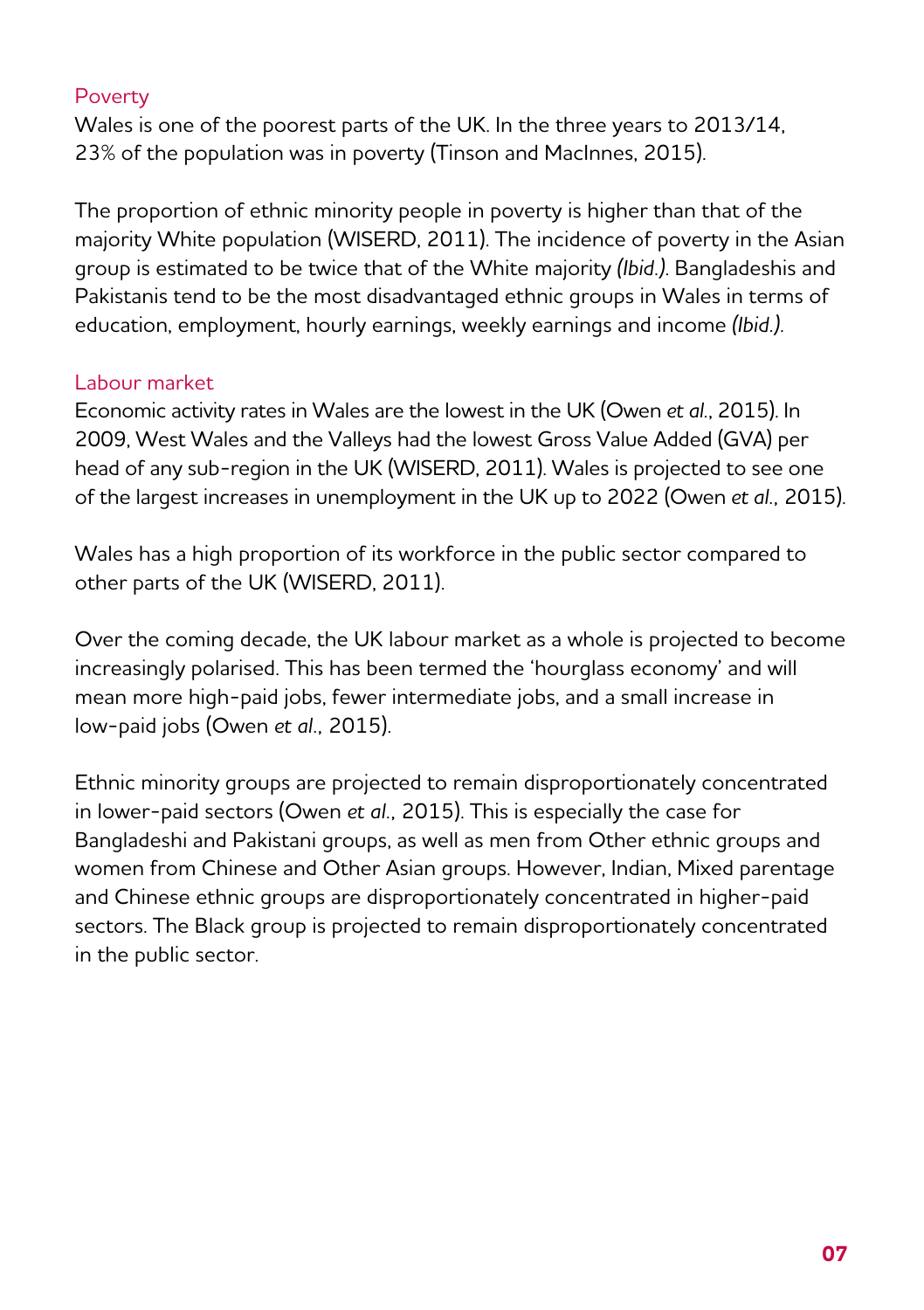#### Public policy

The Welsh Government has demonstrated a strong commitment to tackling poverty and inequality, and to integrating its work on both (Welsh Government, 2012; 2014; 2015c; 2015d; 2015e).

Regulations under the Equality Act 2010 place additional responsibilities on devolved public bodies in Wales, including the Welsh Government, which are in line with the research findings, and are being implemented (Mitchell *et al.,* 2014). Listed public bodies are required to undertake Equality Impact Assessments for proposed policies and practices. They are required to set outcome-focused equality objectives, to engage widely on these and other aspects of their work, and to collect and analyse data to inform their equality impact assessment and objective setting.

The Welsh Government has made efforts to mainstream equality through its work. An example is the Budget Advisory Group on Equality, through which external equality experts provide advice, support and challenges aimed at improving equality considerations within the budget process. Performance indicators on equality and ethnicity have been built into the Programme for Government performance indicators (Welsh Government, 2015a).

The research largely supports the direction of Welsh Government initiatives, including the collection and analysis of data. Delivering on this can be fraught with difficulties, and has the potential to be overly bureaucratic (see Welsh Government, 2014). The challenge will be to continue to test more effective mechanisms for delivery, without losing sight of the goal.

Implementing the Well-being of Future Generations (Wales) Act 2015 provides an important opportunity to integrate this work across public bodies. A prosperous and more equal Wales is among the seven statutory well-being goals. The Act requires public bodies to involve the diversity of the population in achieving these goals. Changing future trends on poverty linked to ethnicity should be a key test for the Act.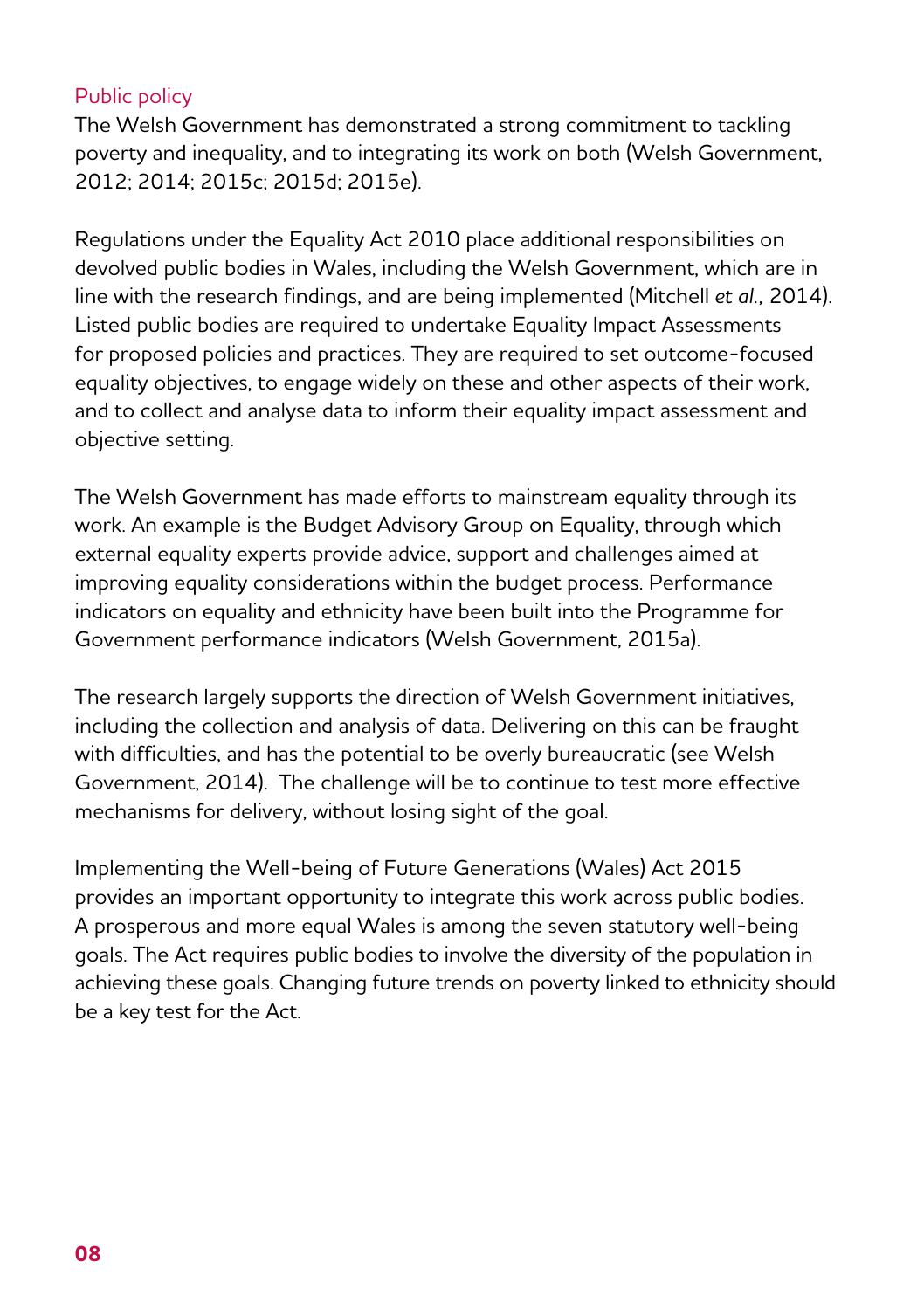## **Pockets – available resources**

Fisher and Nandi (2015) set out how incomes differ across ethnic groups in Great Britain. Figure 3 illustrates these differences before and after the recession, and before and after housing costs.



#### **Figure 3: Average household income across the two periods**

*Source: Fisher and Nandi (2015)*

#### Income and the labour market

#### *Unemployment*

Unemployment rates vary across ethnic groups. Non-White groups in Wales have persistently higher unemployment rates than the White Welsh group, but the gap varies over time (Welsh Government, 2015a).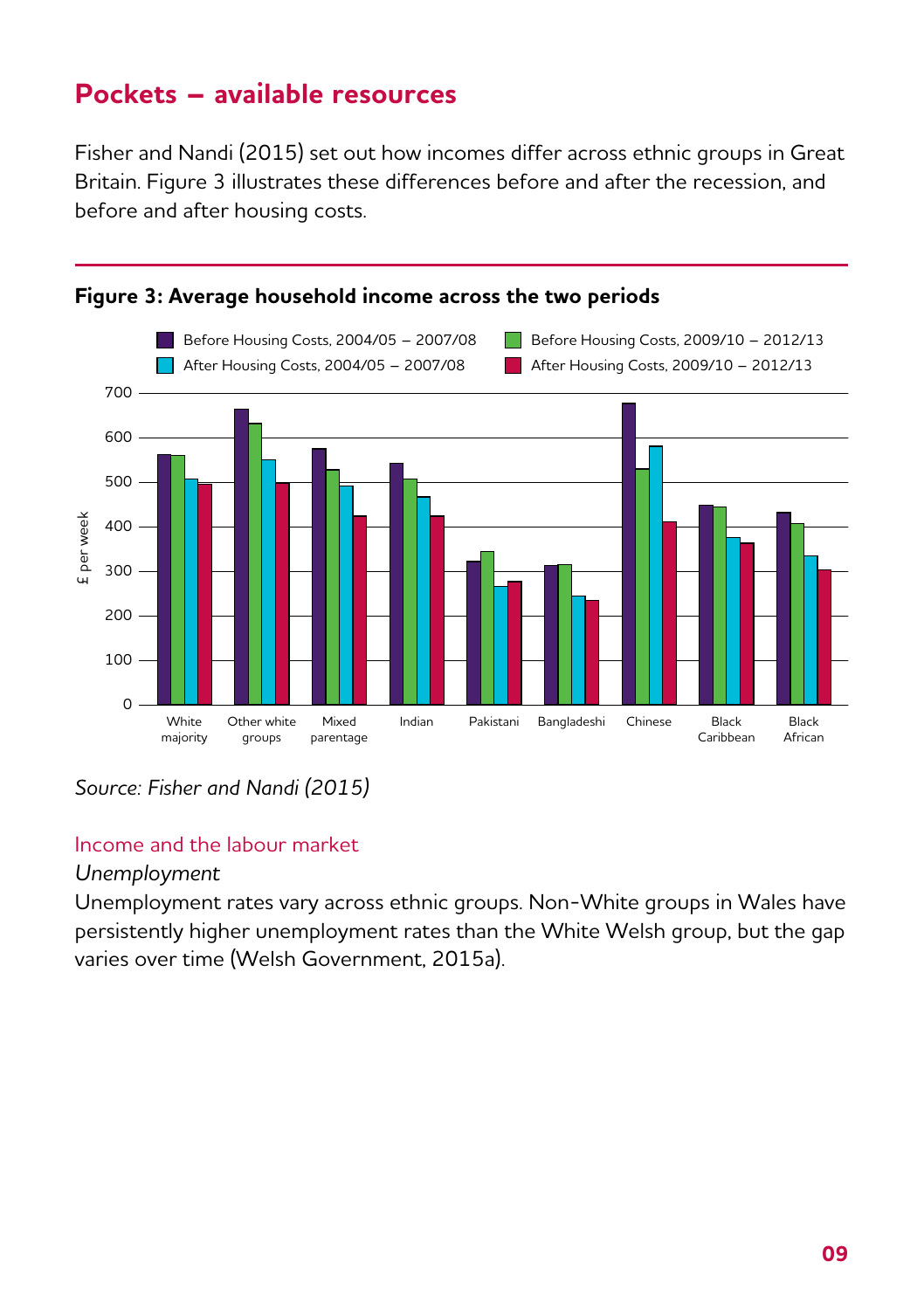

**Figure 4: Employment rates by ethnicity in Wales 2005–2014**

Quarterly data starting in January–March (Calendar year)

#### *Source: Annual Population Survey (Welsh Government 2015a)*

The unemployment rate for the White British ethnic group is relatively high in Wales compared to other parts of the UK, with Blaenau Gwent having the fourth highest unemployment rate for this group among all local authorities in England and Wales (Catney and Sabater, 2015).

In 2011, unemployment rates in England and Wales were particularly high for the White Gypsy/Irish Traveller group, men in the Other Black and Mixed White-Caribbean groups, and Bangladeshi, Arab and Pakistani women. In Wales, the unemployment rate in the Caribbean group is almost twice that of the White majority, and Merthyr Tydfil has one of the highest unemployment rates for White Gypsy Travellers in England and Wales (Catney and Sabater, 2015).

During the recession, the proportion of households in the UK with both adults in paid work almost doubled in Pakistani, Bangladeshi and Chinese groups. This might explain why Pakistanis were least adversely affected during the recession, although poverty rates among these groups were still much higher than among the White majority.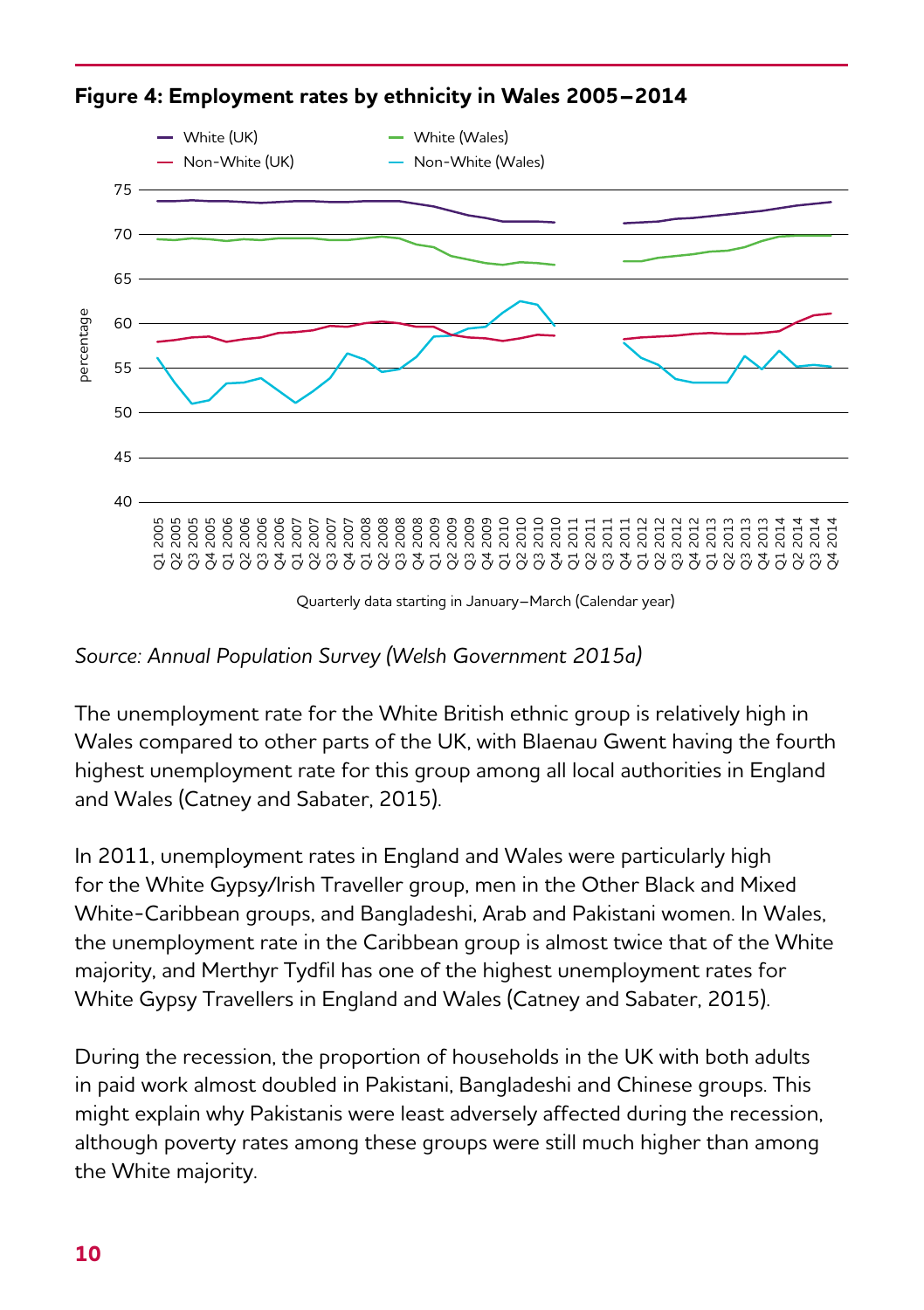In Wales, the employment rate for women from ethnic minorities is projected to be below 50% throughout 2012–2022 (Owen *et al.,* 2015).

These differences across place highlighted in the research suggest unemployment rates linked to ethnicity are not inevitable. Public policy to influence local labour markets, engaging with disadvantaged groups, changing employer behaviour and supporting new migrants can all make a difference.

#### *Under-employment*

A decrease in full-time employment and an increase in part-time employment was common across all ethnicities between 2001 and 2011. Bangladeshis have been particularly affected by this. This may be significant in terms of poverty outcomes, particularly with continued high levels of in-work poverty (Catney and Sabater, 2015).

#### *Concentration in low-paid jobs*

The incidence of low pay is higher in Wales than in the UK as a whole. Unlike the UK as a whole, ethnic minority workers in Wales do not face a wage gap overall compared to white workers, after controlling for other characteristics (WISERD, 2011).

There remain significant variations by ethnic group (Brynin and Longhi, 2015; Catney and Sabater, 2015; WISERD, 2011). The Indian, Black African and Black Caribbean ethnic groups have the highest earnings in Wales for both men and women, reflecting the relatively high concentration of these groups in relatively well-paid occupations (WISERD, 2011). Bangladeshi men are over seven times more likely to be in low-paid jobs than otherwise comparable White men. Black African, Chinese and men classified as Other ethnic groups are also more likely to be in low-paid occupations than White men. Ethnicity does not appear to be associated with low pay among women in Wales. (WISERD, 2011).

The main reason for ethnic inequalities in pay is that workers from some ethnic groups are concentrated in certain (low-paid) occupations and sectors (Brynin and Longhi, 2015; Welsh Government, 2014). When doing the same work, employees tend to be paid roughly the same, regardless of ethnicity (although some groups, such as Bangladeshi workers, are disproportionately likely to be in low-paid jobs at every occupational level).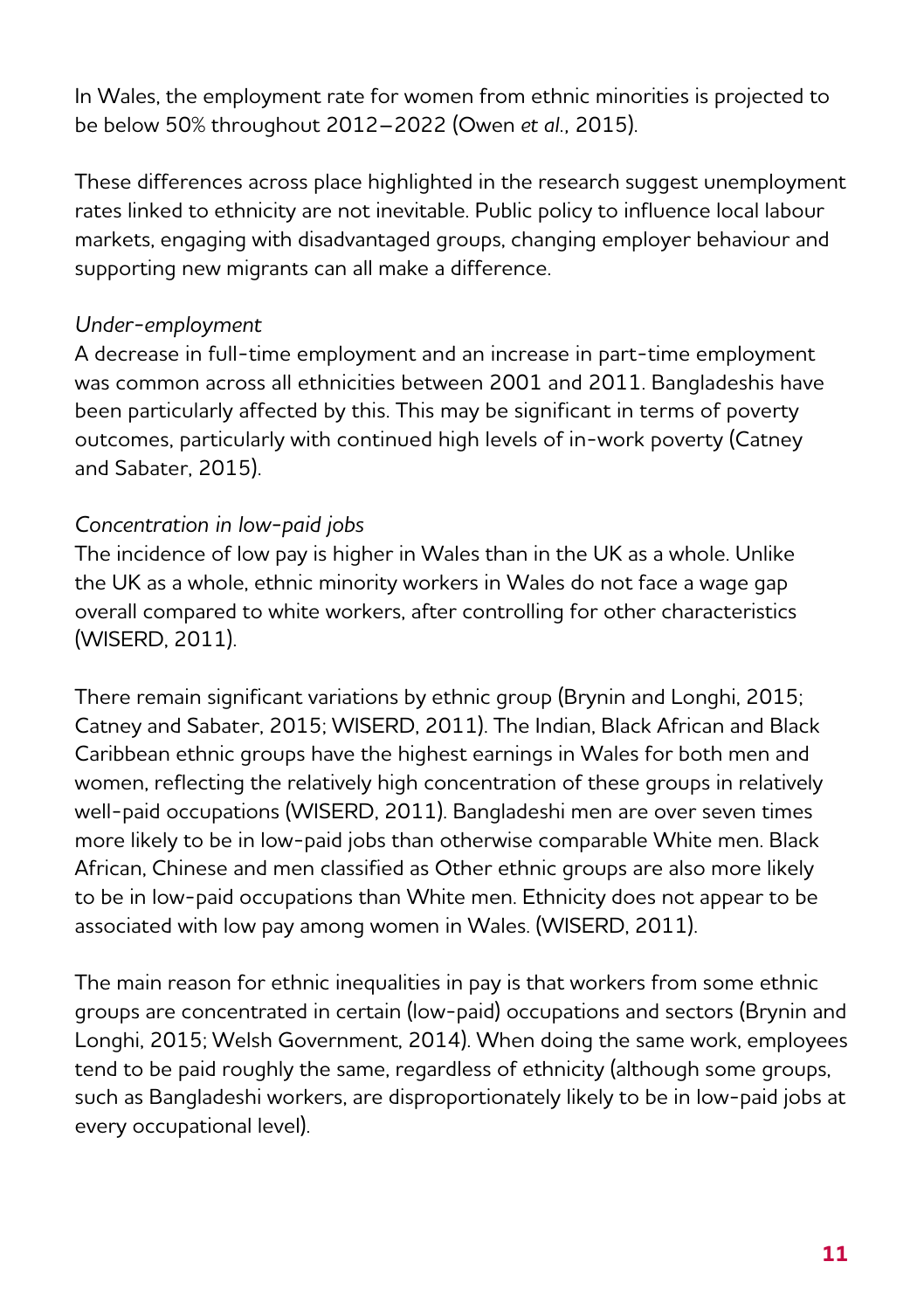Addressing the concentration of certain ethnic groups in low-paid occupations should be a priority for public policy.

#### *Self-employment*

Self-employment rates among the Pakistani and Bangladeshi workingage population are considerably higher than among the White population. Concentration in self-employment among ethnic minority groups is more pronounced in Wales compared to other parts of the UK (WISERD, 2011).

Figures 5 and 6 (WISERD, 2011) summarise how employment status varies across ethnic groups in Wales.



#### **Figure 5: Female population in Wales by employment category, by ethnicity**

*Source: WISERD, 2011 - original source Annual Population Survey, 2004/5-2008/9. Data are weighted*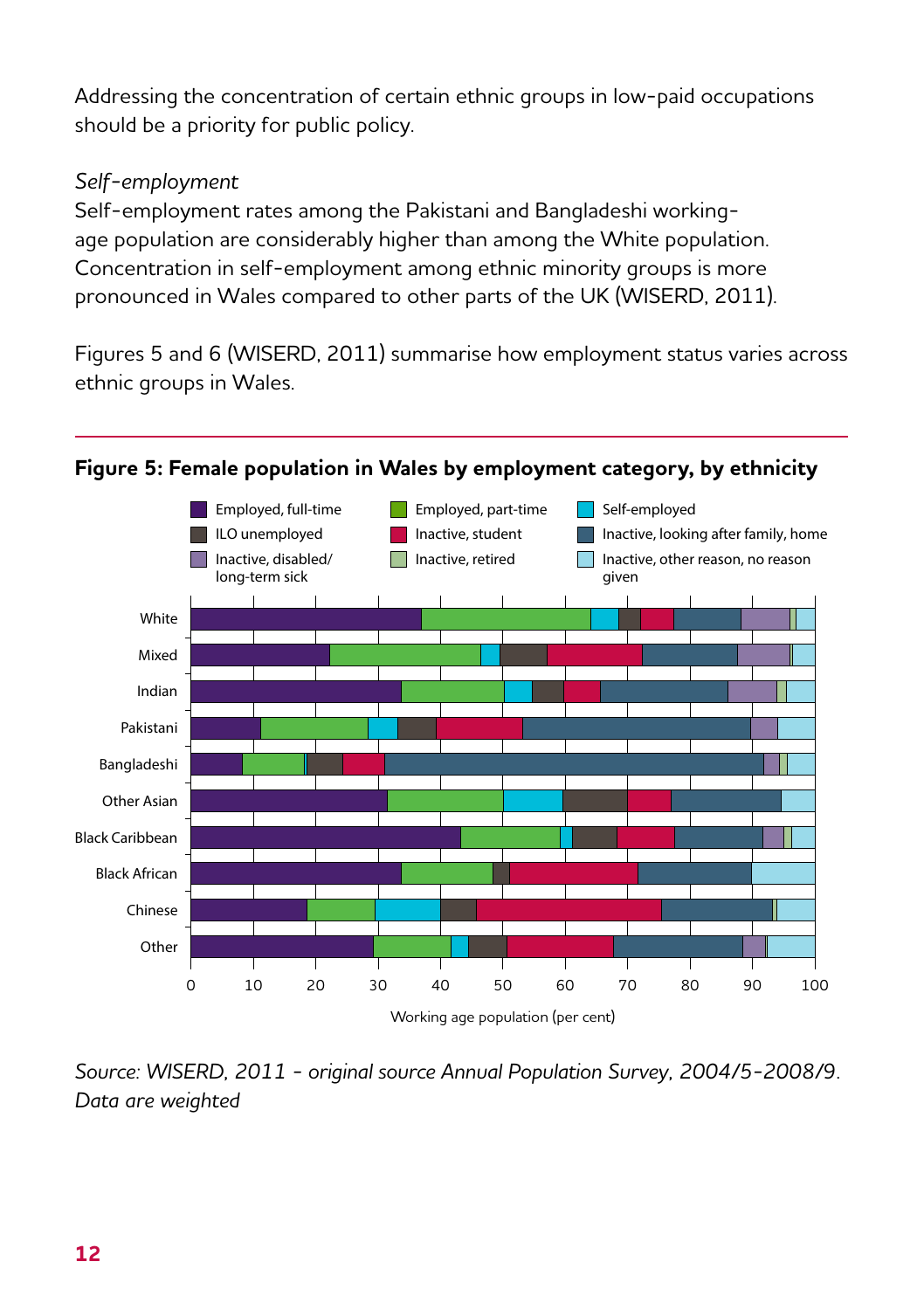

### **Figure 6: Male population in Wales by employment category, by ethnicity**

*Source: WISERD, 2011. Original source Annual Population Survey, 2004/5-2008/9. Data are weighted.*

## *Transitions in and out of low pay*

Persistent poverty is of particular concern, and the length of time over which people tend to experience poverty differs across ethnic groups (Fisher and Nandi, 2015). Pakistani and Bangladeshi groups were most likely to be in continuous poverty for two or three years during 2009–2012, while Black Africans were most likely to be in poverty for the whole three-year period. There is a tendency for those in persistent poverty to be first-generation migrants.

People of all ethnicities move in and out of low pay. However, ethnic minority groups are much more likely to move into low-paid work (Brynin and Longhi, 2015).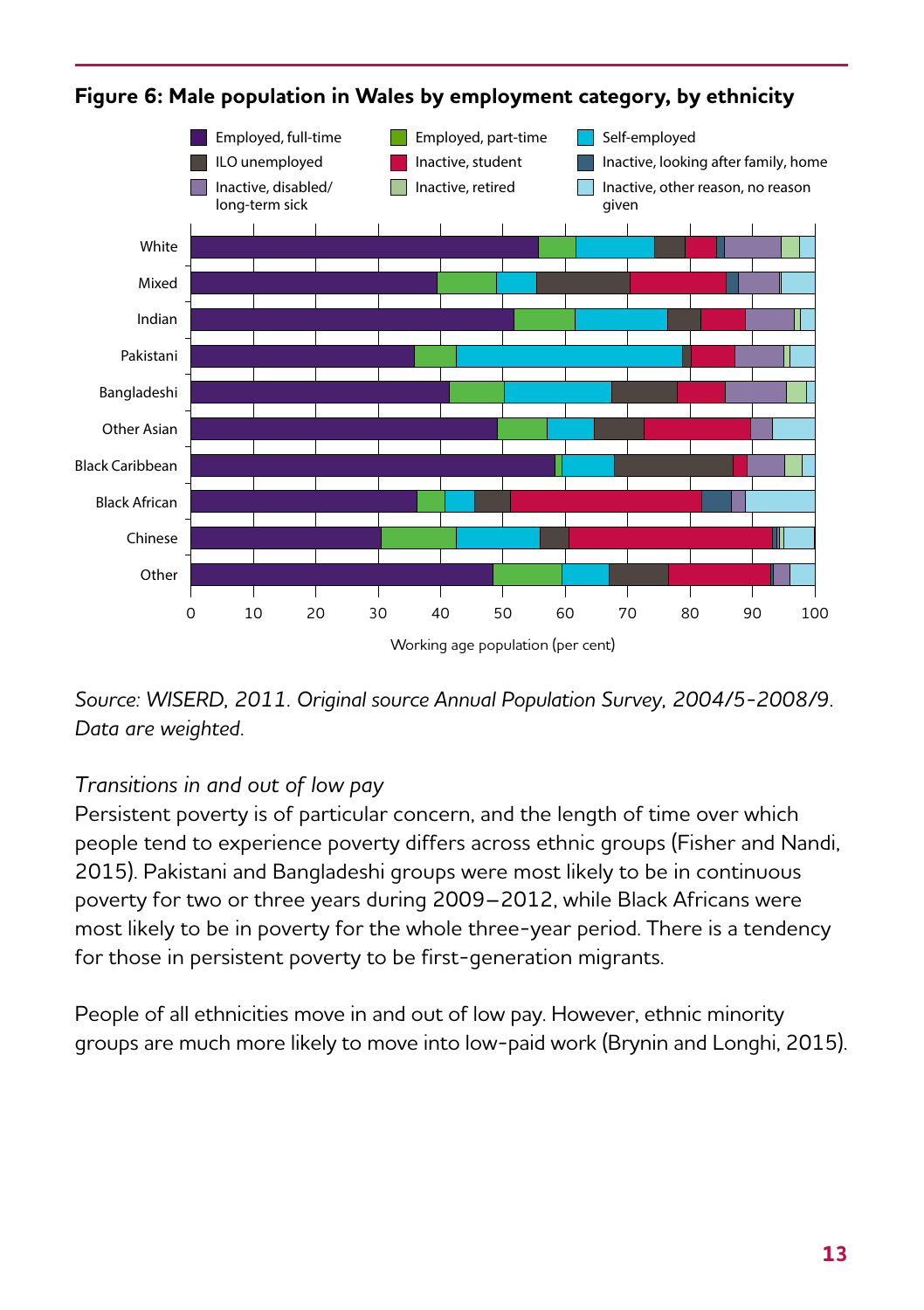

**Figure 7: Persistent poverty rates by ethnic group**

*Source: Fisher and Nandi (2015)*

#### Income and entitlements

Many ethnic minority individuals have poor knowledge of their entitlements and are less able to navigate the system (Holtom *et al.,* 2013; Khan *et al.,* 2014). They are less likely to draw disability benefits (apart from Pakistanis) and less than half as likely to draw pensions (Department for Work and Pensions, 2014).

## **Prospects – people's life chances**

#### Education and skills

Poor education and skills are key predictors of poverty. Educational attainment in school varies across ethnic groups (Welsh Government, 2015a; Lalani *et al.,* 2014). Gypsy and Traveller children in particular, along with Black African children, are underachieving. On a positive note, the educational attainment of children from the Pakistani and Bangladeshi groups has now risen to the average in Wales (Welsh Government, 2014).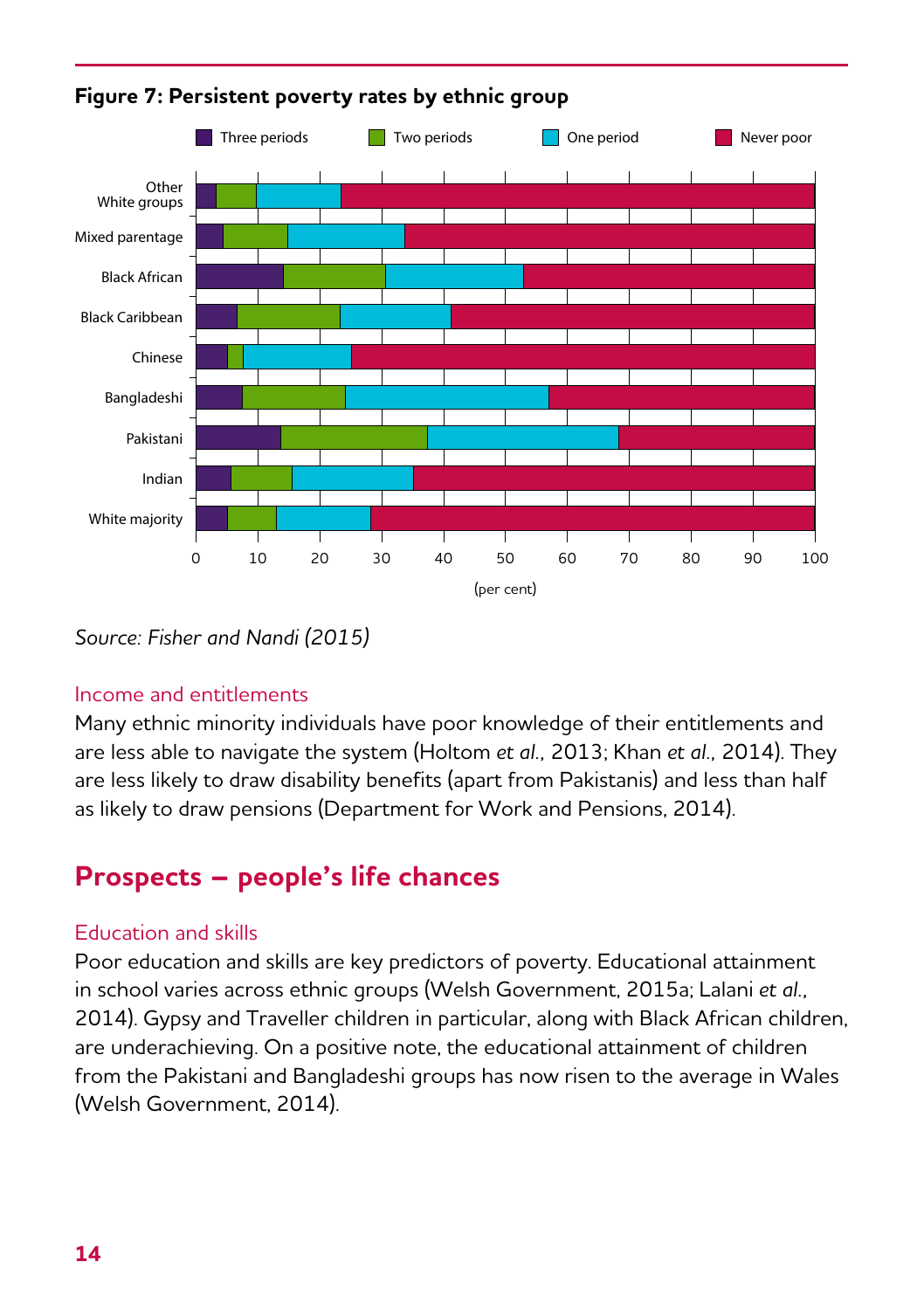Parental engagement and the relationship between schools and parents is key (Welsh Government, 2015b). However, parents' understanding of how to support their children can be limited, particularly among migrants. Parents with greater social capital are more able to ensure a better educational foundation (Lalani *et al.,* 2014).

Adult education and skills also vary across ethnicities. Until recently, a lower proportion of White people in Wales had no qualifications compared to non-White groups. In 2014 the gap was closed and marginally reversed (Welsh Government, 2015a).

#### **Figure 8: Percentage of people with no formal qualifications in Wales by ethnicity**



*Source: Statistical Release SDR 59/2015: Levels of Highest Qualification held by working age adults, 2014, Welsh Government (2015)*

Having English as a first language reduced the probability of being in persistent poverty by 5% (Fisher and Nandi, 2015). Poor English language skills affect job prospects, social networks and access to information. The proportion of those who speak English as a first language is relatively low among Bangladeshis (Brynin and Longhi, 2015).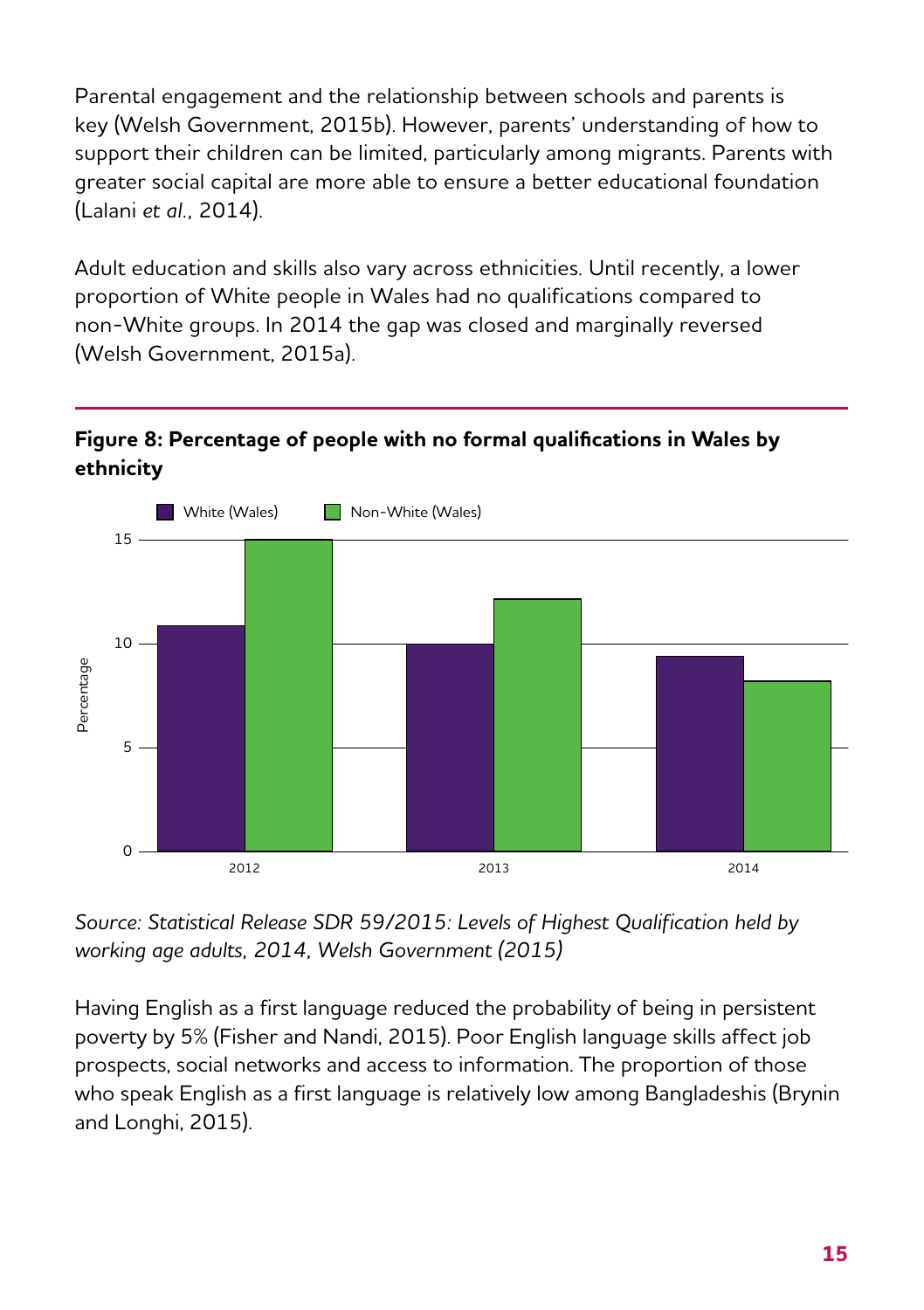However, participation in adult education and training among ethnic minority groups is high (Lalani *et al.,* 2014; WISERD, 2011) and minority groups are well educated on average. Lower educational attainment is not the main cause of higher levels of poverty among ethnic minority groups (Brynin and Longhi, 2015).

Ethnic minority groups and immigrants often cannot convert their educational attainment into high wages as well as the White majority, and are more likely to be over-qualified. Concentration of some ethnic minority groups in low-paid occupations is likely to contribute to this.

| Ethnic group           | <b>Graduates</b> | A-level holders |
|------------------------|------------------|-----------------|
| White                  | 24.6             | 30.0            |
| <b>Black Caribbean</b> | 28.4             | 29.1            |
| <b>Black African</b>   | 40.8             | 42.6            |
| Black 'other'          | 30.8             | 53.3            |
| Indian                 | 31.7             | 31.7            |
| Pakistani              | 35.8             | 38.5            |
| Bangladeshi            | 39.0             | 38.6            |
| Chinese                | 36.3             | 37.1            |
| Asian 'other'          | 36.2             | 32.2            |
| 'Other'                | 33.4             | 36.5            |

#### **Table 1: Percentage of each ethnic group over-qualified**

*Source: Brynin and Longhi, 2015*

#### Careers advice

Careers advice for both young people and adults affects future career success. The quality of formal careers information, advice and guidance is widely criticised across ethnicities (Lalani *et al.,* 2014; Estyn, 2014). For those in work, employers can be crucial sources of advice and support for career progression (Lalani *et al.,* 2014).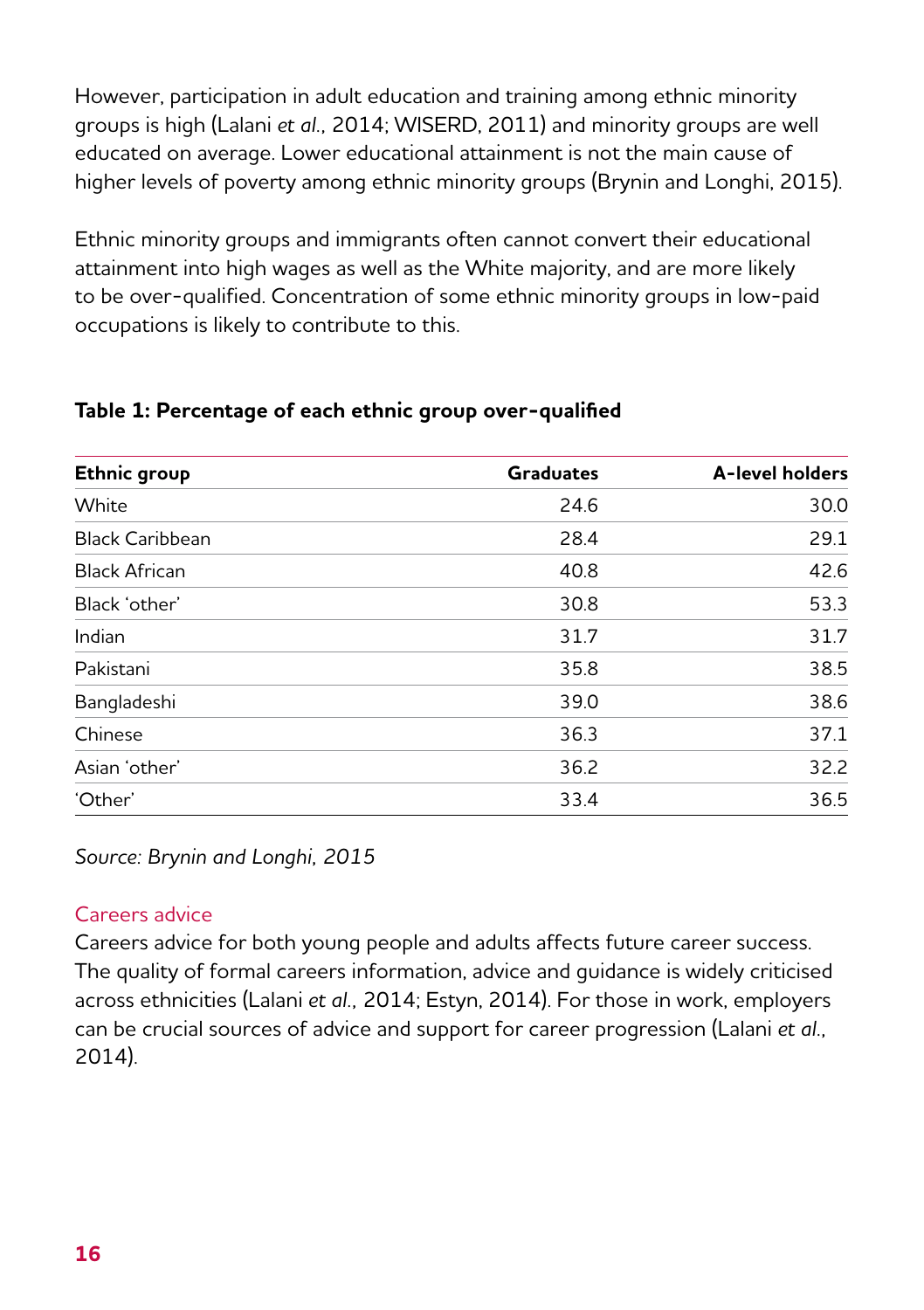This makes informal advice particularly important. People of all ethnicities rely heavily on social networks. While this advice is crucial, it can be limited among networks that have high levels of unemployment or concentration in low-paid sectors (McCabe *et al.,* 2013). Children whose parents are migrants or have least interaction with other ethnic and social groups were most likely to be disadvantaged. This may also be a reason for different ethnic groups being over-represented in certain sectors and occupations, especially when firms recruit via social networks. It may also account for differing career choices based on gender within ethnic groups.

JRF's Anti-Poverty Strategy contains recommendations on careers advice for young people and adults aimed at overcoming disadvantage linked to limited social networks. These should help tackle poverty across all ethnic groups in Wales.

#### In-work progression

The changing shape of the labour market limits in-work progression across ethnicities.

Progression can be further limited for ethnic minority groups because of poor understanding of the labour market (particularly for migrants), discrimination and negative workplace cultures.

Employers are key to supporting progression, including through advice and support, formal training aimed at progression, mentoring, networking opportunities and creating inclusive workplace cultures (Hudson *et al.,* 2013).

#### **Discrimination**

Racism and discrimination is a theme across all the research reports. Whether it is teachers having low expectations of children, careers advisors reinforcing stereotypes, conscious and unconscious bias among employers, or harassment from neighbours – racism and discrimination remain key barriers for ethnic minorities. It makes it more difficult to develop the resources to move out of poverty as well as access the services and support that can help cope with poverty.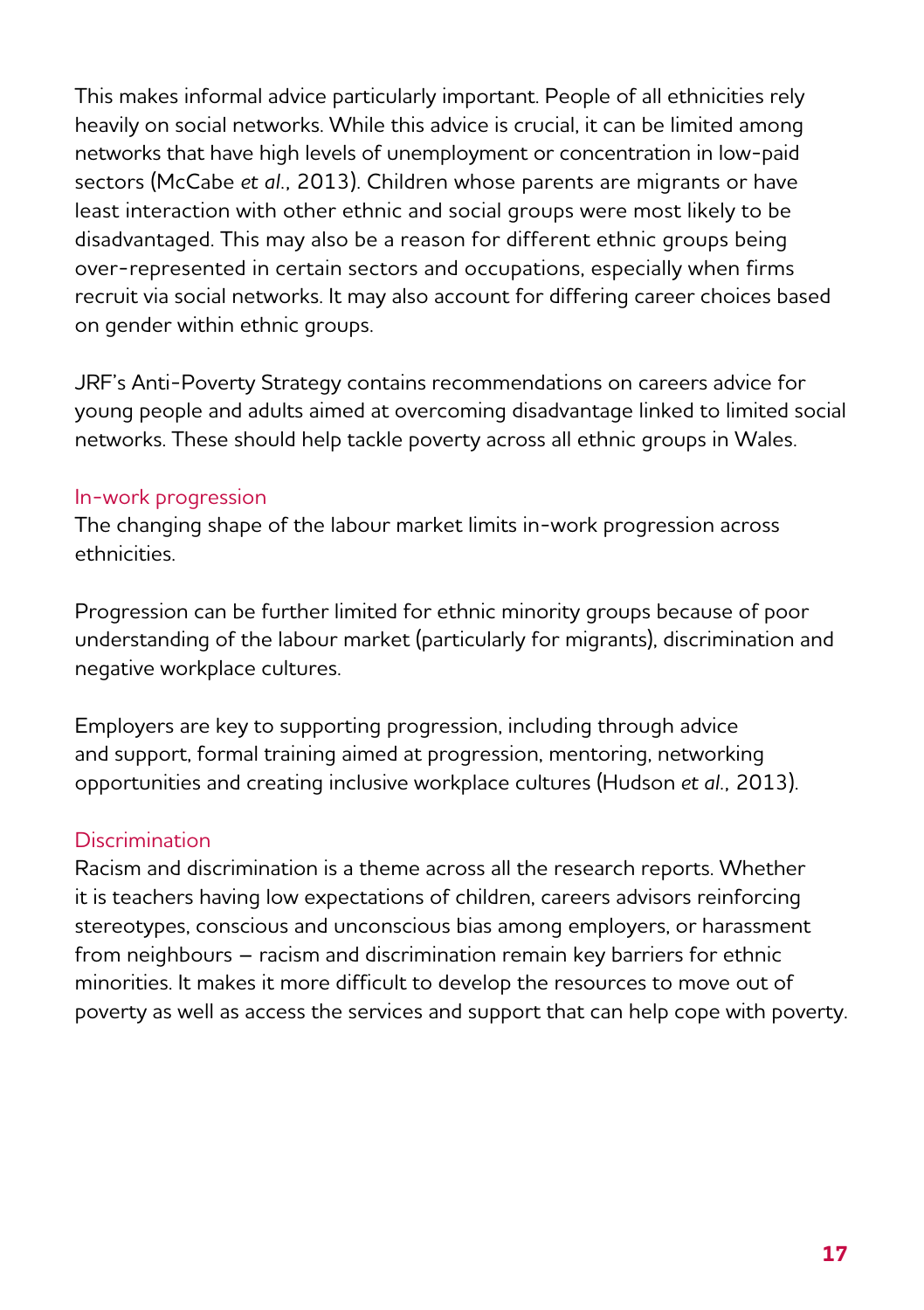#### **Migration**

All immigrants arriving at age 11 or older have a higher probability of being paid less than the living wage than non-migrants or those arriving before age 11 (Brynin and Longhi, 2015). Limited knowledge and networks contribute to this, sometimes compounded by poor English language skills, difficulty in transferring overseas qualifications or lack of formal qualifications.

## **Prevention – services and support**

Different layers of support – family, friends, community and formal services – can help people to prevent, cope with and escape from poverty.

#### Caring for loved ones

Balancing caring for family and earning is a challenge for people of all ethnicities. Different groups have different demands and people make different choices, sometimes linked to ethnicity as well as gender (Khan *et al.,* 2014). Somali and Pakistani parents are more likely to care for children within the family, with Pakistani women least likely to return to the workplace following maternity leave. Caribbean parents are more likely to use formal childcare services.

This is partly due to social norms within groups, but the weight given to cultural beliefs varies and may be changing in younger generations of many groups. Another key constraint is knowledge. Khan *et al.* (2014) found that awareness of free childcare services, the benefits of formal early years services and support in caring for relatives with disabilities was extremely limited in Pakistani and Somali households.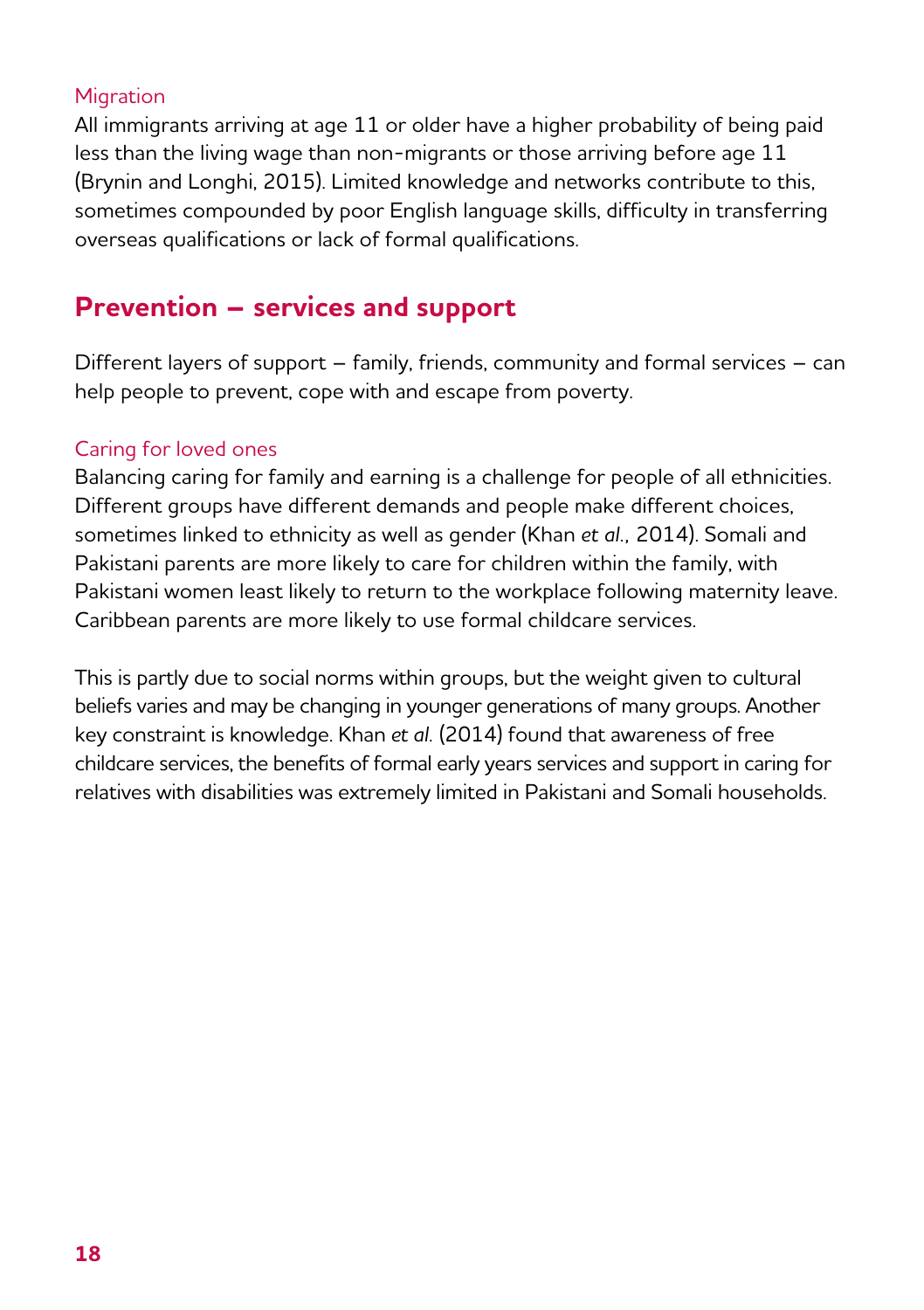#### **Friends**

There is a clear and strong link between having none or only one friend and poverty (Finney *et al.,* 2015). There are particularly high numbers of people who have very few friends among Black African, Pakistani, Bangladeshi and Black Caribbean ethnic groups. As many as one in five Black African people reported having only one, or no, close friends. Loneliness and social isolation are not necessarily linked to close proximity. Some feel excluded from supposedly close networks (Holtom *et al.,* 2013).

Having ethnically mixed friendship networks is linked to a lower likelihood of living in poverty, but it is not as strong a correlation (Finney *et al.,* 2015). People from White groups and those in poverty are least likely to have mixed social networks (meaning networks that include people from different ethnic groups, age groups, etc. from themselves). The benefits of mixed friendship networks are strongest for those living in areas of lower deprivation. This may be because of the costs involved in maintaining and making use of social networks and time for those working long hours (Finney *et al.,* 2015; McCabe *et al.,* 2013).

#### Formal services

Some ethnic groups have less knowledge of the state support and public services available to them (Holtom *et al.,* 2013; Khan *et al.,* 2014). This is particularly the case for migrants. Many people are reliant on information from social networks (McCabe *et al.,* 2013). Limited networks, or limited understanding within networks, can limit people's ability to negotiate these often complex systems. Where sources are ill informed, it can increase fear and mistrust of mainstream services and support *(Ibid.)*. People's ability to access services and support is linked to social capital.

Racism and discrimination among service providers prevents people accessing support effectively. Engaging positively with service users of all ethnicities should provide greater trust and awareness, as well as more flexible and inclusive services.

Ethnic minority interviewees were more likely to report a better quality of service where there is a more ethnically diverse workforce (McCabe *et al.,* 2013).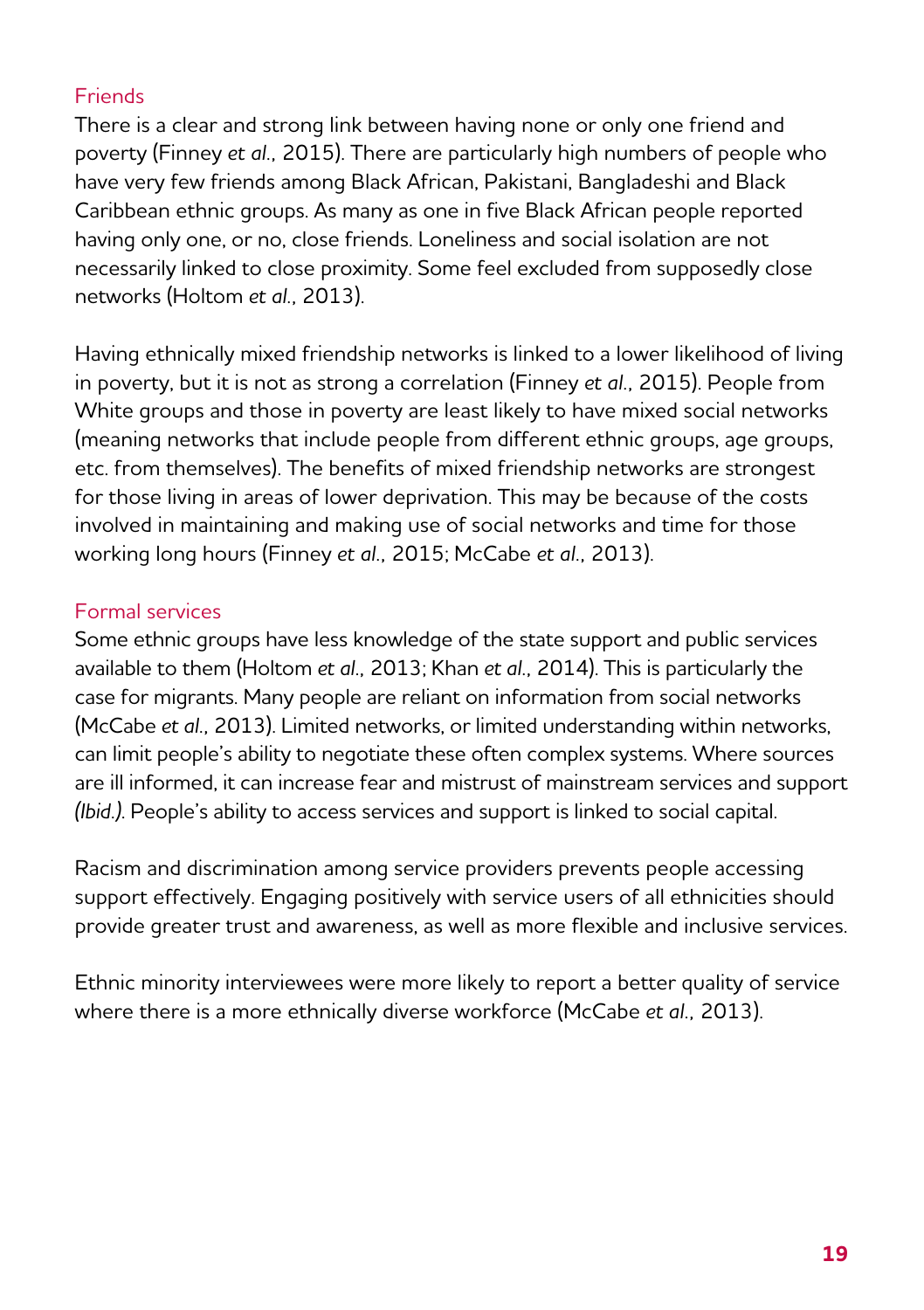## **Places – where we live and work**

Outcomes for people of the same ethnicity differ according to place, underlining that links between poverty and ethnicity are not inevitable. This is the focus of research by Lalani *et al.* (2014).

People from 'non-white' ethnic minority groups are twice as likely to be living in the most deprived areas as 'white' people. Within these areas, ethnic minority groups are disproportionately less likely to be employed compared to White British people. While some people – particularly economic migrants most often found in the Other White group – are more mobile, others have strong links to particular places.

The mix of people in particular places impacts on their outcomes. Diversity appears to impact positively; for example, the greater the degree of social interaction with different groups, the better the knowledge of education services. Self-employment limits opportunities for mixed social interactions, restricting access to informal knowledge exchange (in particular about different types of training and employment options). Where one ethnic minority is dominant, small populations of other ethnic groups tend to be more disadvantaged.

Many ethnic groups tend to be concentrated in particular sectors and occupations. These can be place-specific. In some cases these can provide good prospects, but in others they are low-paid sectors or dying industries. In Wales, ethnic minority groups tend to live in the main cities which have stronger labour markets, but are not necessarily in higher-paying sectors or occupations.

The quality of services also varies across place, engaging more or less effectively with ethnic minority groups in their area. Good quality and inclusive schools, careers and health services make a positive difference.

The uniqueness of place underlines the importance of tailoring responses to local circumstances. This means collecting and analysing data, and engaging with a range of individuals and groups – not just responding to lobbying.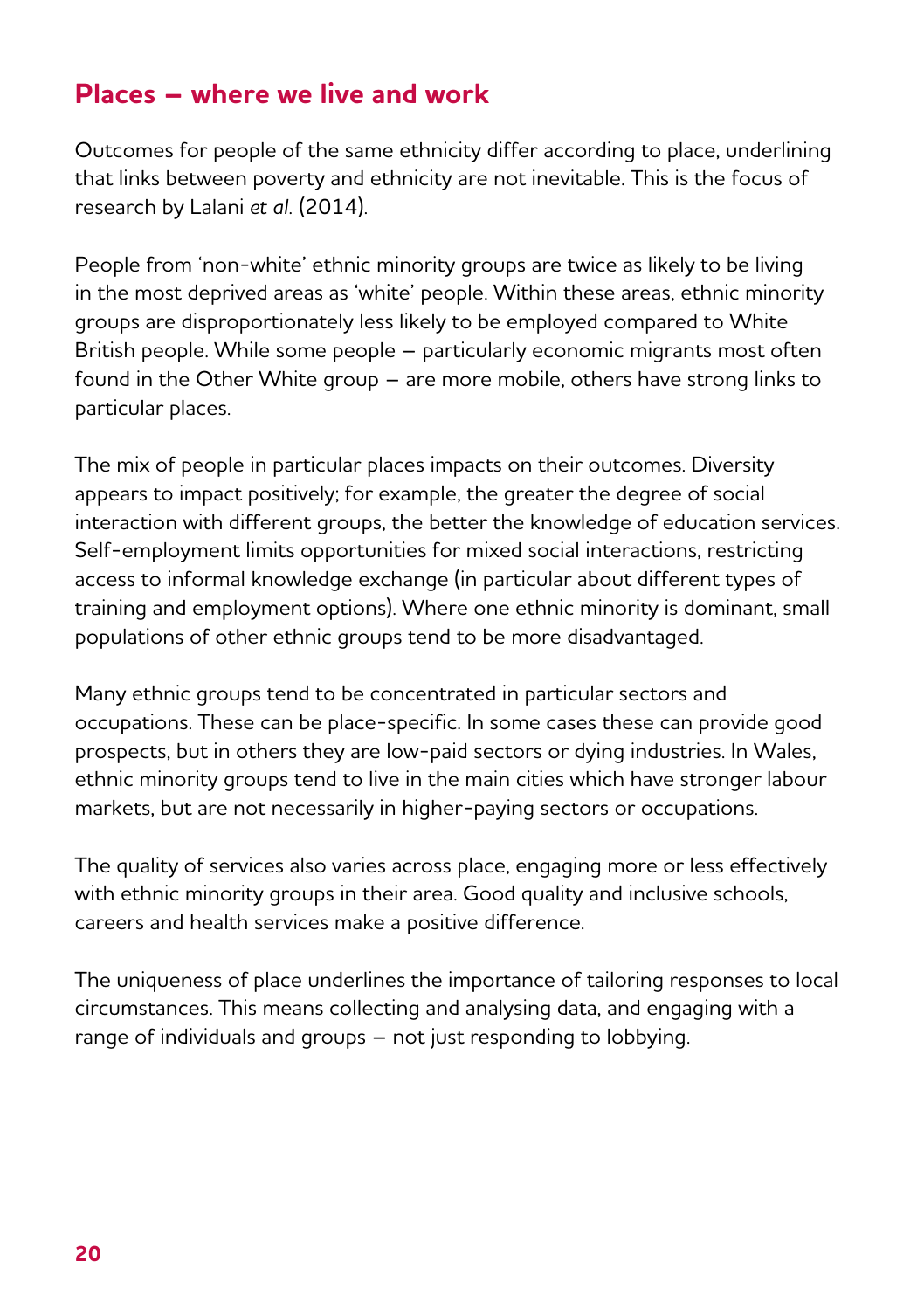# **Implications for action on poverty and inequality**

These recommendations are largely aimed at public bodies, but many are equally as relevant to employers, third-sector groups, trade unions and citizens. We urge all these entities to consider how these approaches can be put into practice most effectively in their own context.

Public bodies now have a big opportunity to use their implementation of the Well-being of Future Generations (Wales) Act 2015 to break the links between poverty and ethnicity.

#### **Engage**

- **•** Test out better ways of communicating with, and providing reliable information and advice to, disadvantaged groups – for example, on the benefits of early years' education with Somali and Pakistani groups, or alternative career paths with Bangladeshi and Pakistani groups. There is growing evidence that behavioural insights can be used effectively for these interventions, including reducing ethnic inequalities (Behavioural Insights Team, 2015).
- **•** Enable individuals to expand their networks and to use them positively, including people from different socioeconomic, employment and ethnic backgrounds. This could be structured, such as mentoring, informal thirdsector activities or digital networks. To do this, people need spaces to meet. For people in poverty, activities must be low cost and at suitable times.
- **•** Citizens and service providers should design and deliver support together. This can enable individuals and groups to deliver tailored solutions and increase knowledge and trust. It demands a flexible approach to delivery and is consistent with person-centred services.
- **•** Identify and proactively engage with disengaged groups. For example, as part of family and community engagement strategies, schools should proactively engage with parents from ethnic minority groups, some of whom may have less understanding of the education system.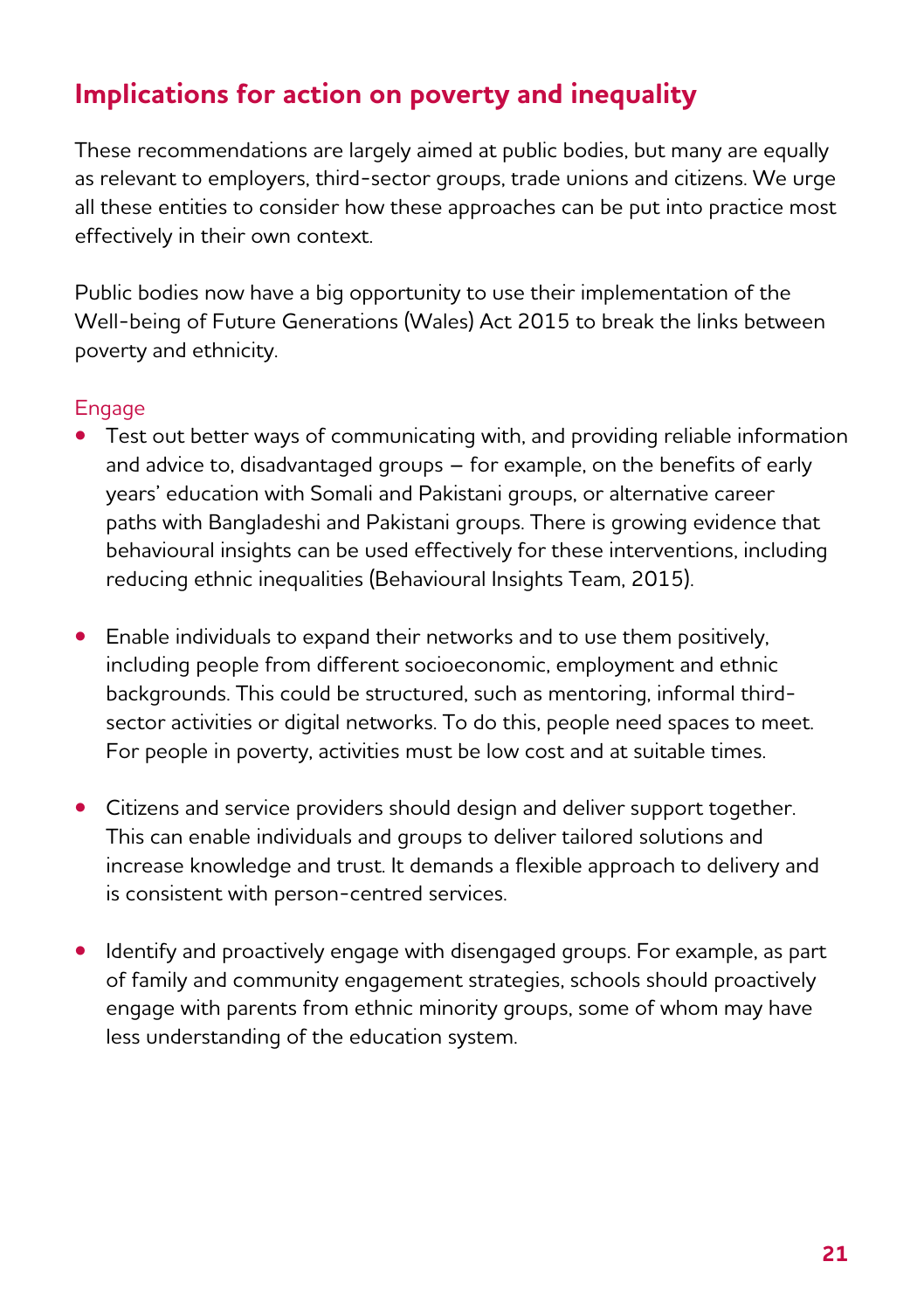#### Integrate

- **•** Integrate targeted interventions to address ethnic inequality across mainstream activity, including through the local well-being plans and statements required under the Well-being of Future Generations (Wales) Act 2015.
- Understand ethnic differences in your area of activity (whether a policy area or geographical area). If some groups are not engaging effectively with mainstream programmes, understand why and test out actions that might address it.

#### Intervene early and prevent

- **•** Continue to address inequalities in education, targeting groups with lower levels of attainment (such as Gypsy and Traveller, and Black and Black British young people).
- **•** Enable migrants to better negotiate the labour market and support systems through early information, advice and support. For those with poor English language skills, ESOL (English for Speakers of Other Languages) is key. This should be at the heart of the forthcoming Refugee and Asylum Seeker Delivery Plan and other Welsh migration policies.
- **•** Introduce high-quality, tailored careers advice for young people and adults (see Association of School and College Leaders, 2015). Target groups who are least likely to access good quality advice, from social networks and groups who are most likely to be concentrated in low-paid sectors and jobs (notably young Pakistani and Bangladeshi men).
- **•** Use evidence of what works and what is most cost-effective in the ongoing efforts to tackle the persistent barriers caused by racism and discrimination. This includes actions under the Equality Act 2010.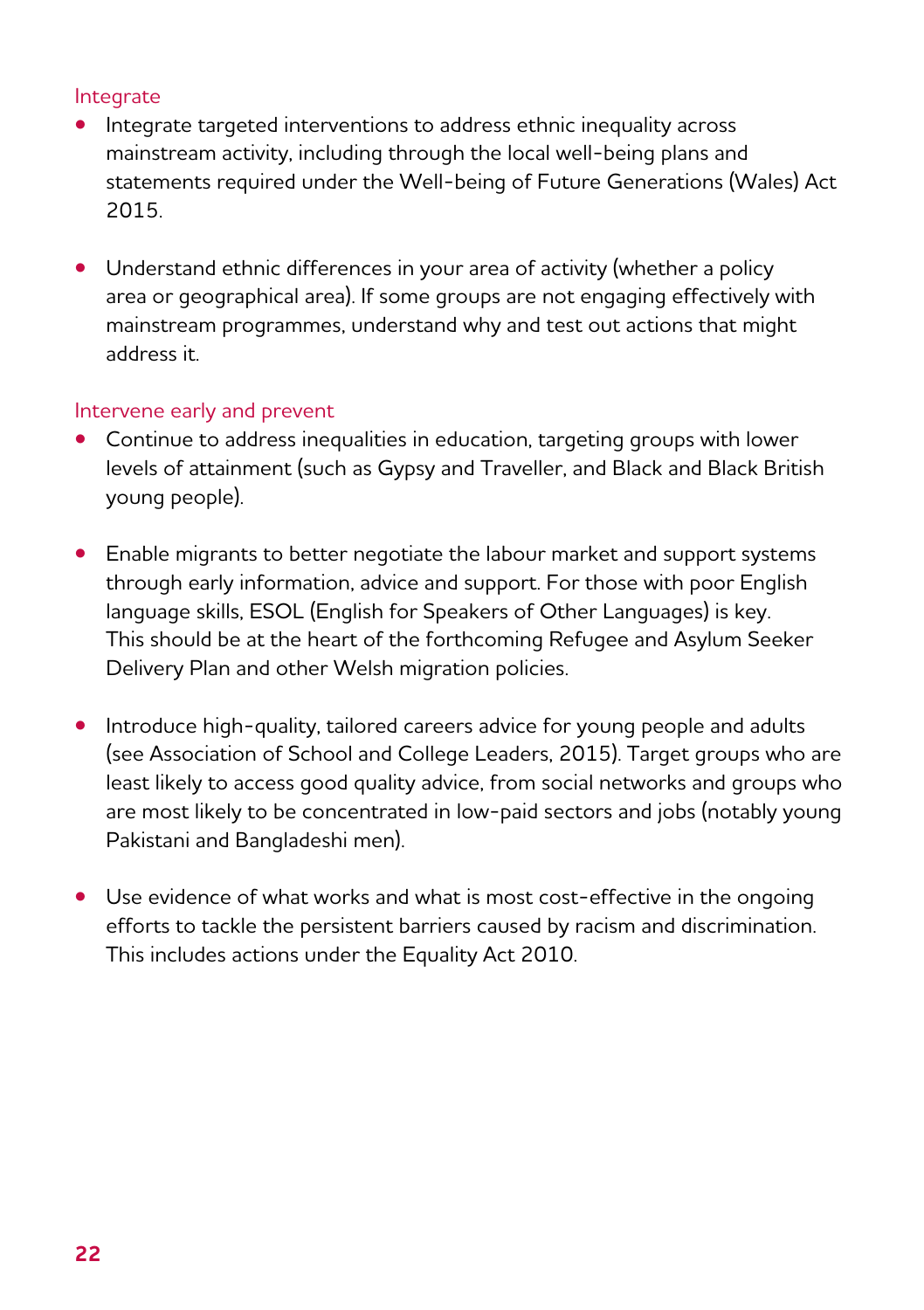#### Shape workplace and labour market activity

- **•** Take a strategic approach to addressing the longer-term structure of the labour market in Wales, which is leading to high levels of poverty and narrowing routes out of poverty (Shmuecker *et al.,* 2014). This should be a priority within economic development strategies.
- **•** Work with employers, who play a crucial role in recruitment processes, workplace culture, progression opportunities and skill development for progression. Consider targeting those who have a high proportion of ethnic minority workers (such as the health sector, with Black African immigrants) and low-paid sectors where some ethnic groups cluster (such as catering). Trade unions have an important role to play here.
- **•** Make maximum use of the Wales Procurement Policy Statement (Welsh Government, 2015f) to drive better workplace practices, accessible services and a living wage through the supply chain.

#### Demand and use evidence

Analyse and use existing data and other research evidence to inform more intelligent and responsive services, and other interventions.

Public bodies in Wales are already collecting a lot of data linked to the Public Sector Equality Duty (Mitchell *et al.,* 2014) and Single Integrated Plans. The Welsh Government already publishes a range of national equality performance indicators (Welsh Government, 2015a). Alongside this, there is potential to tap into big data, and especially open data sources, to tackle inequality.

The challenge is not to become overwhelmed by data collection processes, and ensure that the data is analysed and used to reduce ethnic inequalities (see Baeck, 2015). While this is challenging, the goal remains key. Making better use of digital technology could support more efficient collection and analysis of data. Consider whether the Digital Innovation Fund could help (Brindle, 2015).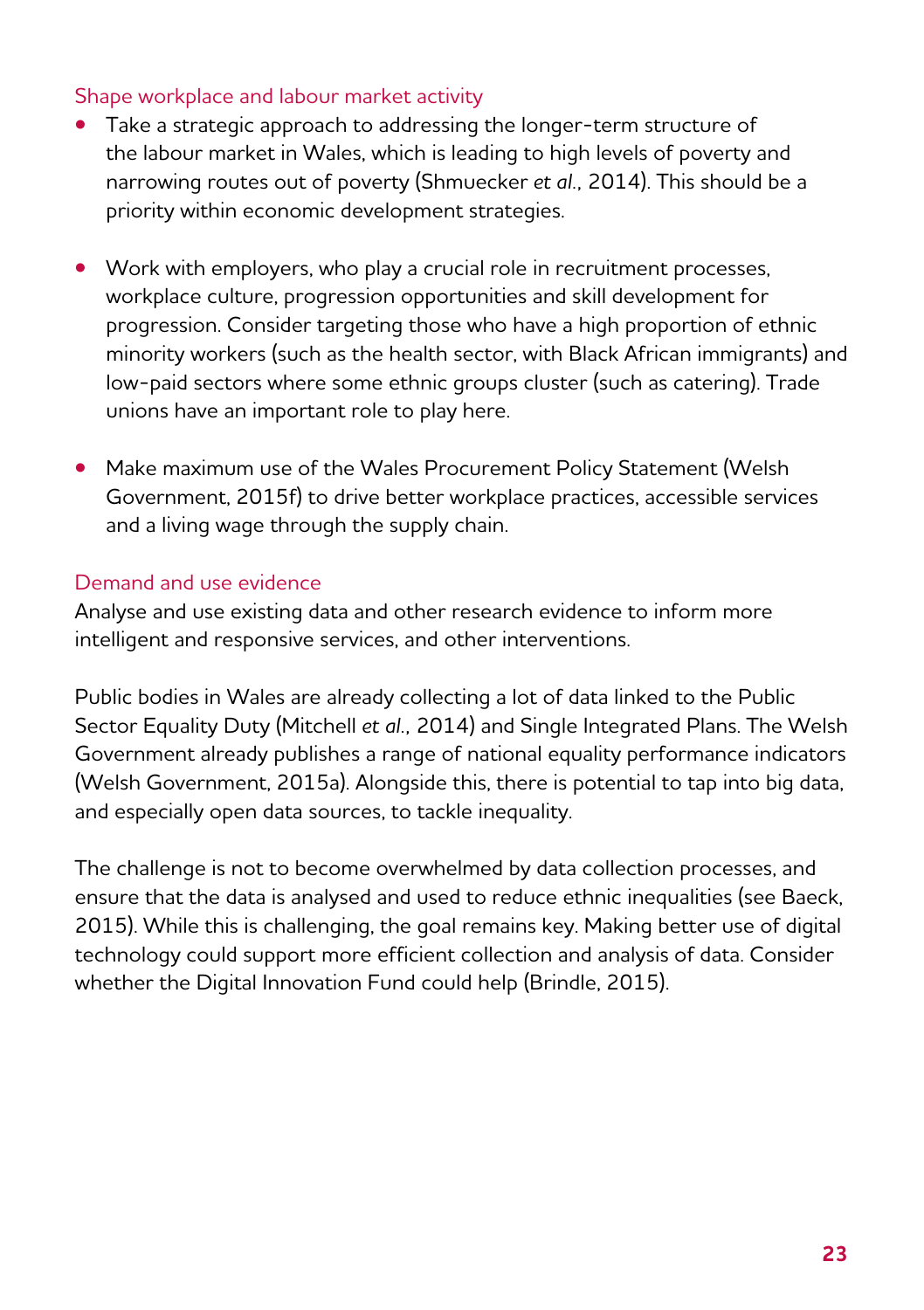# **Conclusion**

There are clear links between ethnicity and poverty. However, these are not inevitable.

This research programme provides fresh insights into what underlies these links. By looking in detail across ethnic groups and different aspects of life, the research provides fresh understanding as to why some ethnic groups earn more, have higher qualifications, make more effective use of services and are better able to prosper in different places.

This understanding should be key to informing more effective interventions to reduce ethnic inequalities and tackle poverty across Wales.

# **About this paper**

This *Viewpoint* was written by Anna Nicholl and Chris Johnes from Egino and Duncan Holtom from The People and Work Unit. It explores the implications of findings from JRF's Poverty and Ethnicity programme for Wales. It considers nine JRF research reports and other data relevant to Wales. The authors suggest implications for policy makers, practitioners and citizens.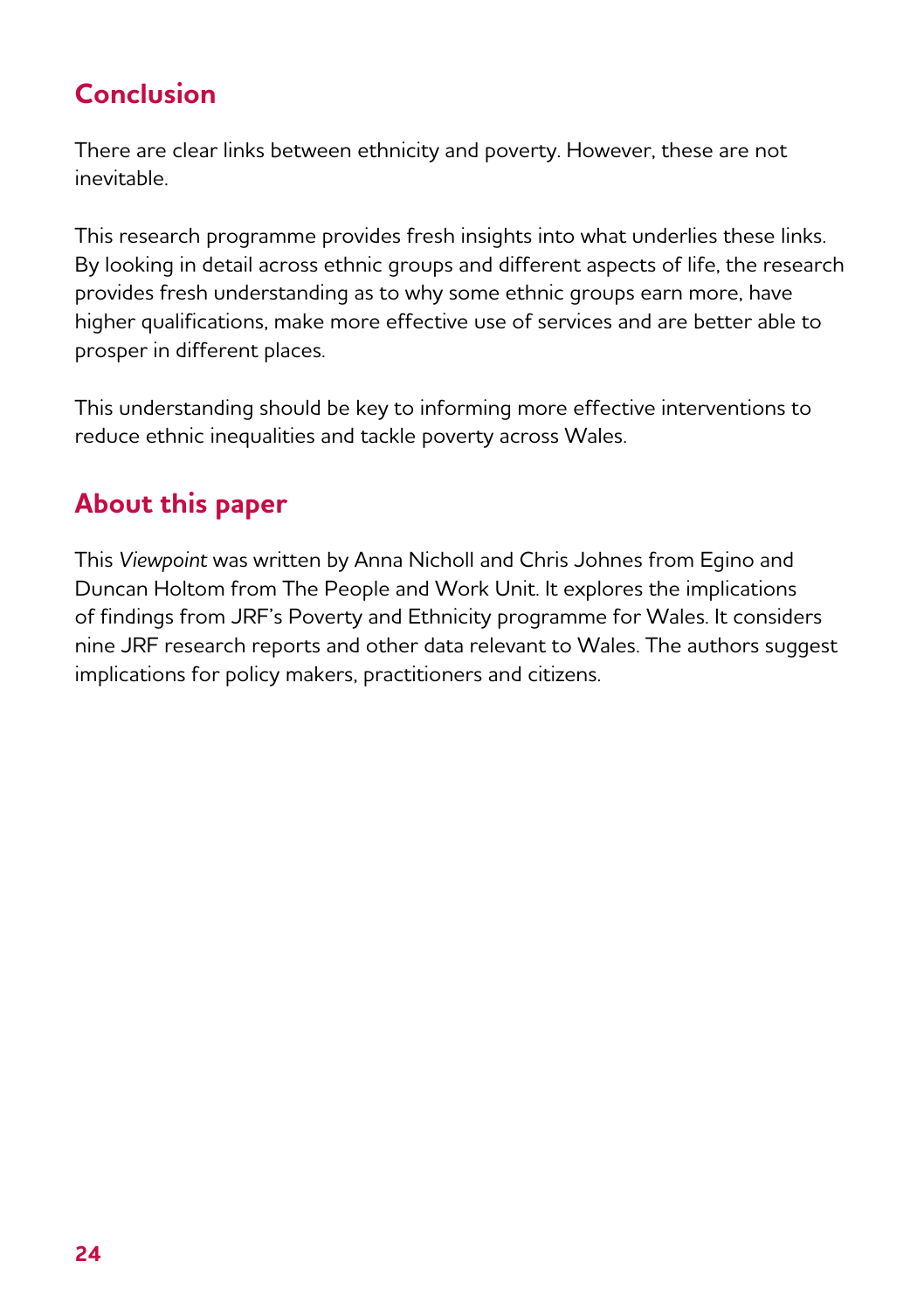# **References**

- Association of School and College Leaders (2015) *The Foundation Code: values and behaviours needed to deliver high quality CEIAG.* Available at: [http://www.ascl.org.uk/help](http://www.ascl.org.uk/help-and-advice/help-and-advice.the-foundation-code-values-and-behaviours-nee)[and-advice/help-and-advice.the-foundation-code-values-and-behaviours-needed-to](http://www.ascl.org.uk/help-and-advice/help-and-advice.the-foundation-code-values-and-behaviours-nee)[deliver-high-quality-ceiag.html](http://www.ascl.org.uk/help-and-advice/help-and-advice.the-foundation-code-values-and-behaviours-nee) (accessed 17 December 2015)
- Baeck, P. (ed)(2015) *Data for good.* London: Nesta. Available at: [http://www.nesta.org.uk/](http://www.nesta.org.uk/publications/data-good) [publications/data-good](http://www.nesta.org.uk/publications/data-good) (accessed 17 December 2015)
- Blighe, A. and Taylor, L. (2014) *Review of the evidence on inequality in Wales.* Cardiff: Welsh Government
- Brindle, S. (2015) *'Investing in digital public services'.* Available at: [http://www.nesta.org.uk/](http://www.nesta.org.uk/blog/investing-digital-public-services) [blog/investing-digital-public-services](http://www.nesta.org.uk/blog/investing-digital-public-services) (accessed 17 December 2015)
- Brynin, M. and Longhi, S. (2015) *The effect of occupation on poverty among ethnic minority groups.* York: JRF
- Catney, G. and Sabater, A. (2015) *Ethnic minority disadvantage in the labour market.* York: JRF
- Department for Work and Pensions (2014) *Family resources survey, United Kingdom 2012/13.* London: HMSO. Available at: [https://www.gov.uk/government/uploads/](https://www.gov.uk/government/uploads/system/uploads/attachment_data/file/325491/family-resources-su) [system/uploads/attachment\\_data/file/325491/family-resources-survey](https://www.gov.uk/government/uploads/system/uploads/attachment_data/file/325491/family-resources-su)[statistics-2012-2013.pdf](https://www.gov.uk/government/uploads/system/uploads/attachment_data/file/325491/family-resources-su) (accessed 17 December 2015)
- Estyn (2014) Learner support services for pupils aged 14-16 training material. Available at: [http://www.estyn.gov.wales/thematic-reports/learner-support-services-pupils-aged-](http://www.estyn.gov.wales/thematic-reports/learner-support-services-pupils-aged-14-16-training-mate)[14-16-training-material](http://www.estyn.gov.wales/thematic-reports/learner-support-services-pupils-aged-14-16-training-mate) (accessed 17 December 2015)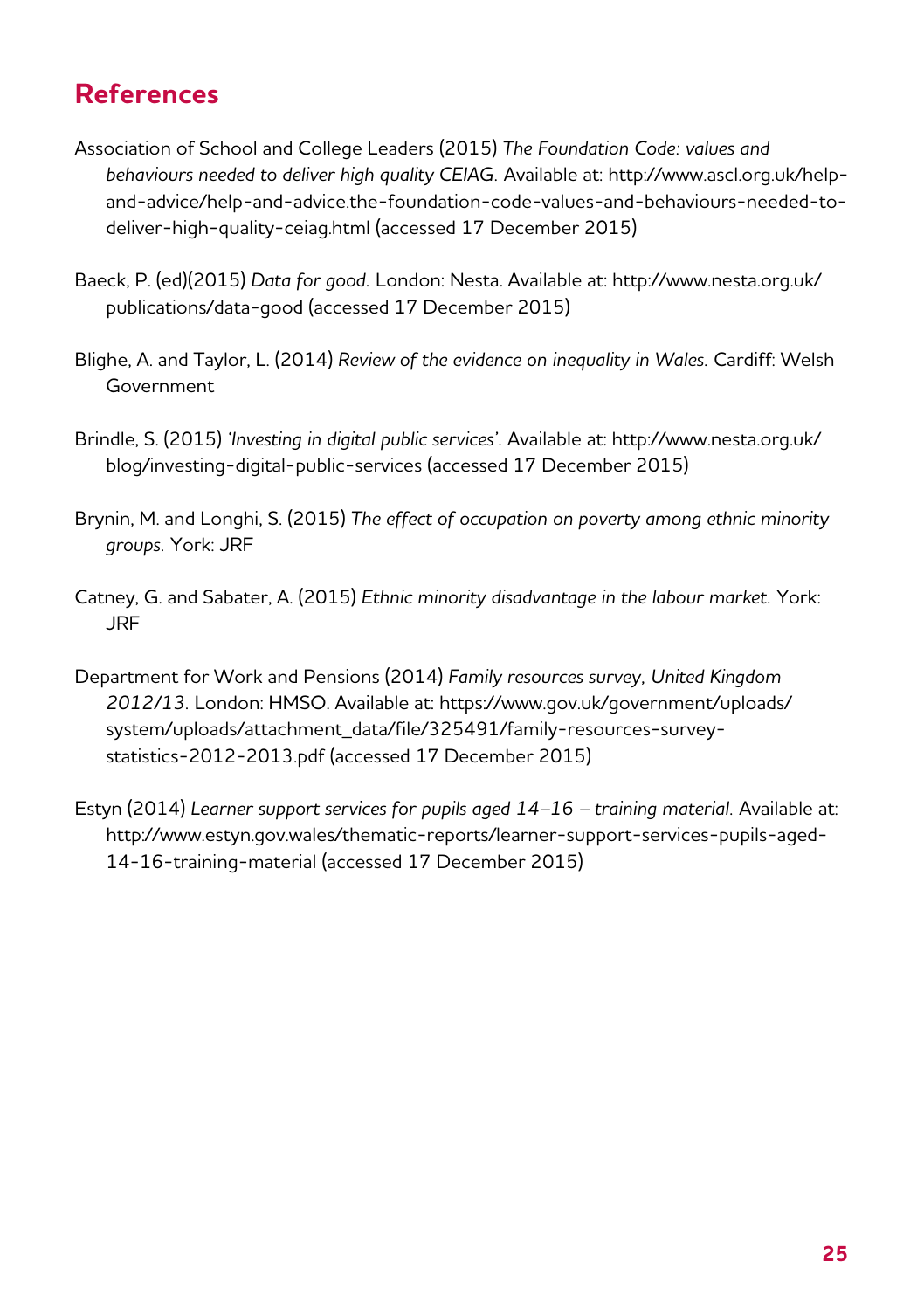- Finney, N., Kapadia, D. and Peters, S. (2015) *How are poverty, ethnicity and social networks related?* York: JRF
- Fisher, P. and Nandi, A. (2015) *Poverty across ethnic groups through recession and austerity.* York: JRF
- Holtom, D., Bottrill, I. and Watkins, J. (2013) *Poverty and ethnicity in Wales.* York: JRF
- Hudson, M., Netto, G., Sosenko, F., Noon, M., De Lima, P., Gilchrist, A. and Kamenou-Aigbekaen, N. in partnership with CEMVO Scotland and Voice4Change England (2013) *In-work poverty, ethnicity and workplace cultures.* York: JRF
- Jivraj, S. (2013) *Geographies of diversity in Cardiff.* Manchester: Centre on Dynamics of **Ethnicity**
- Khan, O., Victor, C. and Ahmet, A. (2014) *Caring and earning among low-income Caribbean, Pakistani and Somali people.* York: JRF
- Lalani, M., Metcalf, H., Tufekci, L., Corley, A., Rolfe, H. and George, A. (2014) *How place influences employment outcomes for ethnic minorities.* York: JRF
- McCabe, A., Gilchrist, A., Harris, K., Afridi, A. and Kyprianou, P. (2013) *Making the links: poverty, ethnicity and social networks.* York: JRF
- Mitchell, M., Beninger, K., Rahim, N. and Morrell, G. (2014) *Review of the Public Sector Equality Duty (PSED) in Wales.* Cardiff: Equality and Human Rights Commission Wales
- ONS (2015) 2011 Census Ethnicity (map). Available at: [http://www.ons.gov.uk/ons/](http://www.ons.gov.uk/ons/interactive/census-map-2-1---ethnicity/index.html) [interactive/census-map-2-1---ethnicity/index.html](http://www.ons.gov.uk/ons/interactive/census-map-2-1---ethnicity/index.html) (accessed 17 December 2015)
- Owen, D., Gambin, L., Green, A. and Yuxin, L. (2015) *Projecting employment by ethnic group to 2022.* York: JRF
- Shmuecker, K. (2014) *Future of the UK labour market.* York: JRF

Tinson, A. and MacInnes, T. (2015) *Poverty and Social Exclusion in Wales.* York: JRF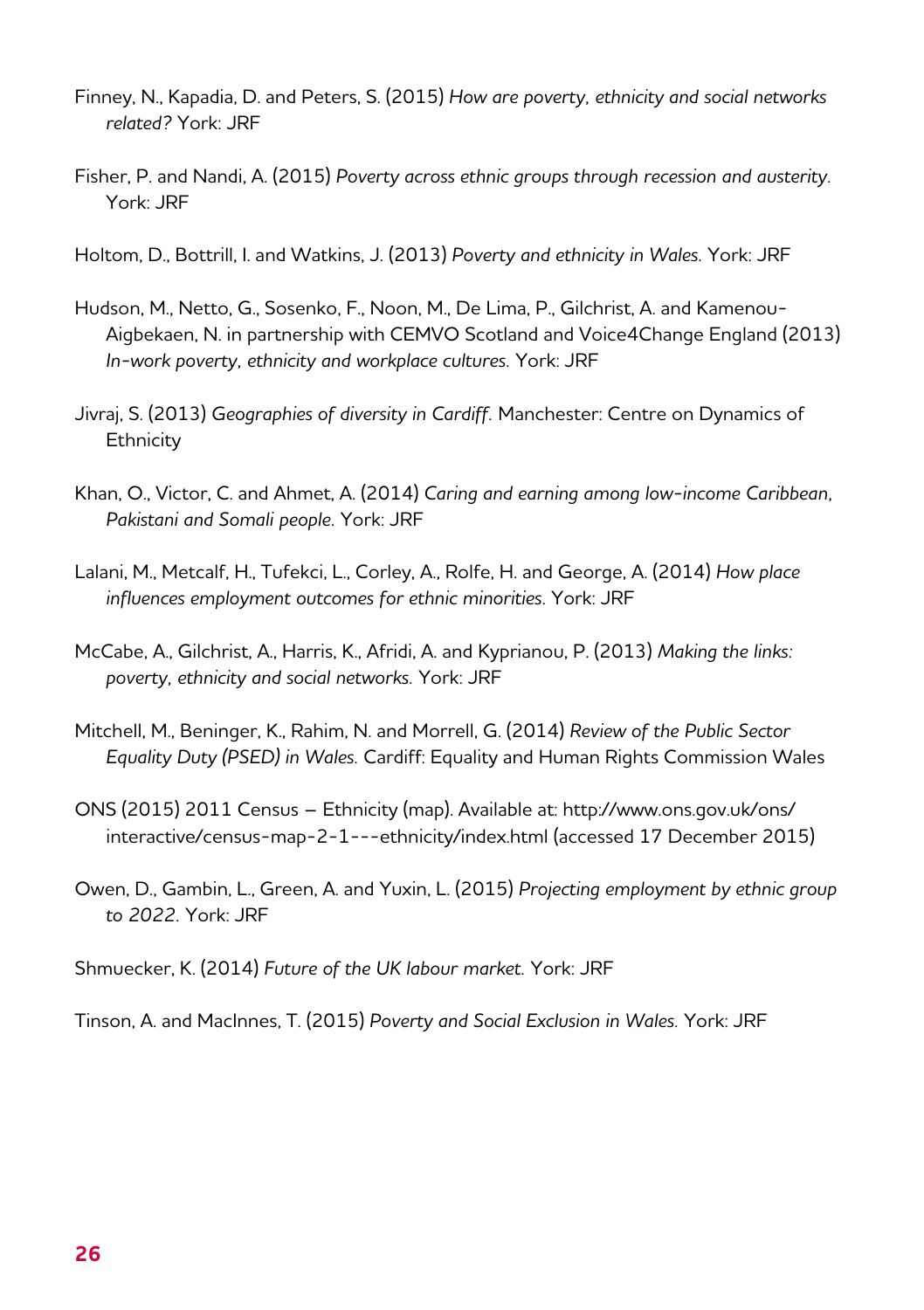The Behavioural Insights Team (2015) *The Behavioural Insights Team: Update report 2013–2015.* London: Behavioural Insights Ltd. Available at: [http://38r8om2xjhhl25mw24492dir.wpengine.netdna-cdn.com/wp-content/](http://38r8om2xjhhl25mw24492dir.wpengine.netdna-cdn.com/wp-content/uploads/2015/08/BIT_Update-Report) [uploads/2015/08/BIT\\_Update-Report-Final-2013-2015.pdf](http://38r8om2xjhhl25mw24492dir.wpengine.netdna-cdn.com/wp-content/uploads/2015/08/BIT_Update-Report) (accessed 17 December 2015)

- Welsh Government (2012) *Tackling Poverty Action Plan 2012–2016.* Cardiff: Welsh Government. Available at: [http://gov.wales/docs/dsjlg/publications/socialjustice/120625](http://gov.wales/docs/dsjlg/publications/socialjustice/120625tackpovplanen.pdf) [tackpovplanen.pdf](http://gov.wales/docs/dsjlg/publications/socialjustice/120625tackpovplanen.pdf) (accessed 17 December 2015)
- Welsh Government (2014) *Welsh Ministers report on equality 2014.* Cardiff: Welsh Government. Available at: [http://gov.wales/docs/dsjlg/publications/equality/141218](http://gov.wales/docs/dsjlg/publications/equality/141218-ministers-report-equality-2014-en-v1.pdf) [ministers-report-equality-2014-en-v1.pdf](http://gov.wales/docs/dsjlg/publications/equality/141218-ministers-report-equality-2014-en-v1.pdf) (accessed 17 December 2015)
- Welsh Government (2015a) *Programme for Government.* Cardiff: Welsh Government. Available at: <http://gov.wales/about/programmeforgov/?lang=en>(accessed 17 December 2015)
- Welsh Government (2015b) *Family and community engagement toolkit for schools.* Cardiff: Welsh Government. Available at: [http://learning.gov.wales/resources/browse-all/](http://learning.gov.wales/resources/browse-all/family-and-community-engagement-toolkit/?lang=en) [family-and-community-engagement-toolkit/?lang=en](http://learning.gov.wales/resources/browse-all/family-and-community-engagement-toolkit/?lang=en) (accessed 17 December 2015)
- Welsh Government (2015c) *Building resilient communities: Taking forward the Tackling Poverty Action Plan, Annual Report 2015.* Cardiff: Welsh Government. Available at: [http://gov.wales/docs/dsjlg/publications/150701-tackling-poverty-action-plan-2015](http://gov.wales/docs/dsjlg/publications/150701-tackling-poverty-action-plan-2015-en.pdf) [en.pdf](http://gov.wales/docs/dsjlg/publications/150701-tackling-poverty-action-plan-2015-en.pdf) (accessed 17 December 2015)
- Welsh Government (2015d) *Child Poverty Strategy for Wales.* Cardiff: Welsh Government. Available at: [http://gov.wales/docs/dsjlg/publications/150327-child-poverty-strategy](http://gov.wales/docs/dsjlg/publications/150327-child-poverty-strategy-walesv2-en.pdf)[walesv2-en.pdf](http://gov.wales/docs/dsjlg/publications/150327-child-poverty-strategy-walesv2-en.pdf) (accessed 17 December 2015)
- Welsh Government (2015e) *'Equality and diversity'* Available at: [http://gov.wales/topics/](http://gov.wales/topics/people-and-communities/equality-diversity/?lang=en) [people-and-communities/equality-diversity/?lang=en](http://gov.wales/topics/people-and-communities/equality-diversity/?lang=en) (accessed 17 December 2015)
- Welsh Government (2015f) *Wales procurement policy statement.* Cardiff: Welsh Government. Available at: [http://gov.wales/topics/improvingservices/bettervfm/](http://gov.wales/topics/improvingservices/bettervfm/publications/procurement-policy-statement/?lang=) [publications/procurement-policy-statement/?lang=en](http://gov.wales/topics/improvingservices/bettervfm/publications/procurement-policy-statement/?lang=) (accessed 17 December 2015)